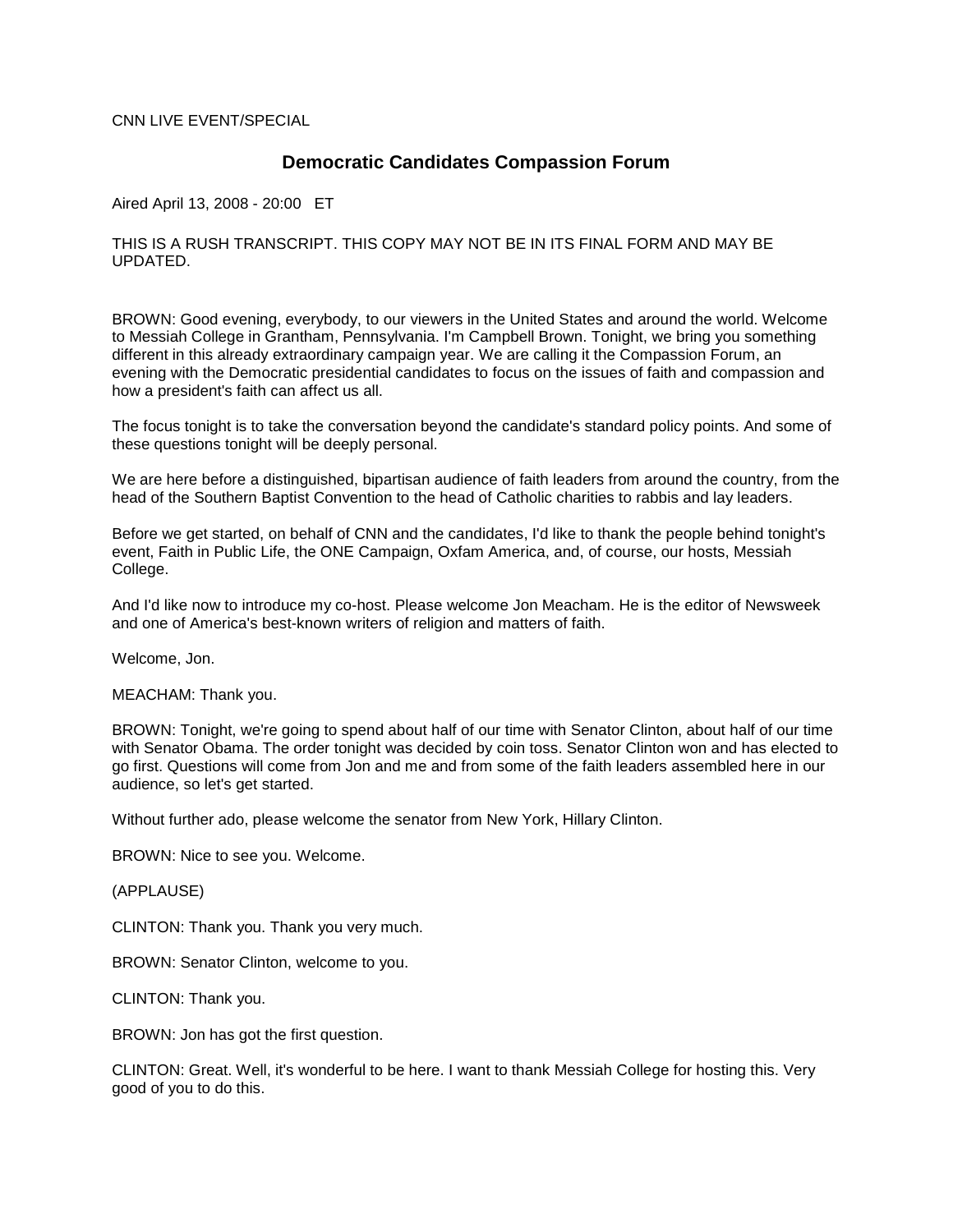# (APPLAUSE)

MEACHAM: Senator, we'll start with the news. You have been extremely critical of Senator Obama's recent comments in San Francisco in which he argued that some hard-pressed Americans have - economically hard-pressed Americans have, and I quote, "gotten bitter and cling to guns or religion or antipathy to people who aren't like them or anti-immigrant sentiment or antitrade sentiment as a way to explain their frustrations."

Senator, you have written of how faith sustained you in bitter times. Many of us have been sustained by our faith in bitter times. What exactly is wrong with what Senator Obama had to say?

CLINTON: Well, I'm going to let Senator Obama speak for himself. But from my perspective, the characterization of people in a way that really seemed to be elitist and out of touch is something that we have to overcome.

You know, the Democratic Party, to be very blunt about it, has been viewed as a party that didn't understand and respect the values and the way of life of so many of our fellow Americans.

And I think it's important that we make clear that we believe people are people of faith because it is part of their whole being; it is what gives them meaning in life, through good times and bad times. It is there as a spur, an anchor, to center one in the storms, but also to guide one forward in the day-to-day living that is part of everyone's journey.

And, you know, when we think about the legitimate concerns that people have about trade or immigration, those are problems to be solved. And that's what I think we should be focused on.

But I am very confident that, as we move forward tonight and beyond, people will get a chance to get to know each of us a little better, and that's really what I want to talk about. I will leave it to Senator Obama to speak for himself; he does an excellent job of that.

And I will speak for myself on what my faith journey is and what, you know, leads me to this chair here tonight.

BROWN: But, Senator, you've been out there on the stump attacking him pretty aggressively over this. And his response has been -- and he said it pretty bluntly tonight -- shame on you. You know that he is a man of faith. This is what he's saying. And to suggest that he is demeaning religion is you playing politics. CLINTON: Well, he will have to speak for himself and provide his own explanation. But I do think it raises a lot of concerns and we've seen that exhibited in the last several days by people here in Pennsylvania, in Indiana where I was yesterday, and elsewhere, because it did seem so much in-line with what often we are charged with.

Someone goes to a closed-door fund-raiser in San Francisco and makes comments that do seem elitist, out of touch and, frankly, patronizing. That has nothing to do with him being a good man or a man of faith.

We had two very good men and men of faith run for president in 2000 and 2004. But large segments of the electorate concluded that they did not really understand or relate to or frankly respect their ways of life.

And I think that is an issue for voters, as I've heard today from people I visited in Scranton and elsewhere. So this is a legitimate political issue. And there are some issues that are not. But this one is.

And I do believe that Senator Obama will have a chance to explain himself tonight. And I'm sure he will take that opportunity.

BROWN: Let's talk about your faith. And we warned people the questions tonight would be pretty personal. So I want to ask you. You said in an interview last year that you believe in the Father, Son and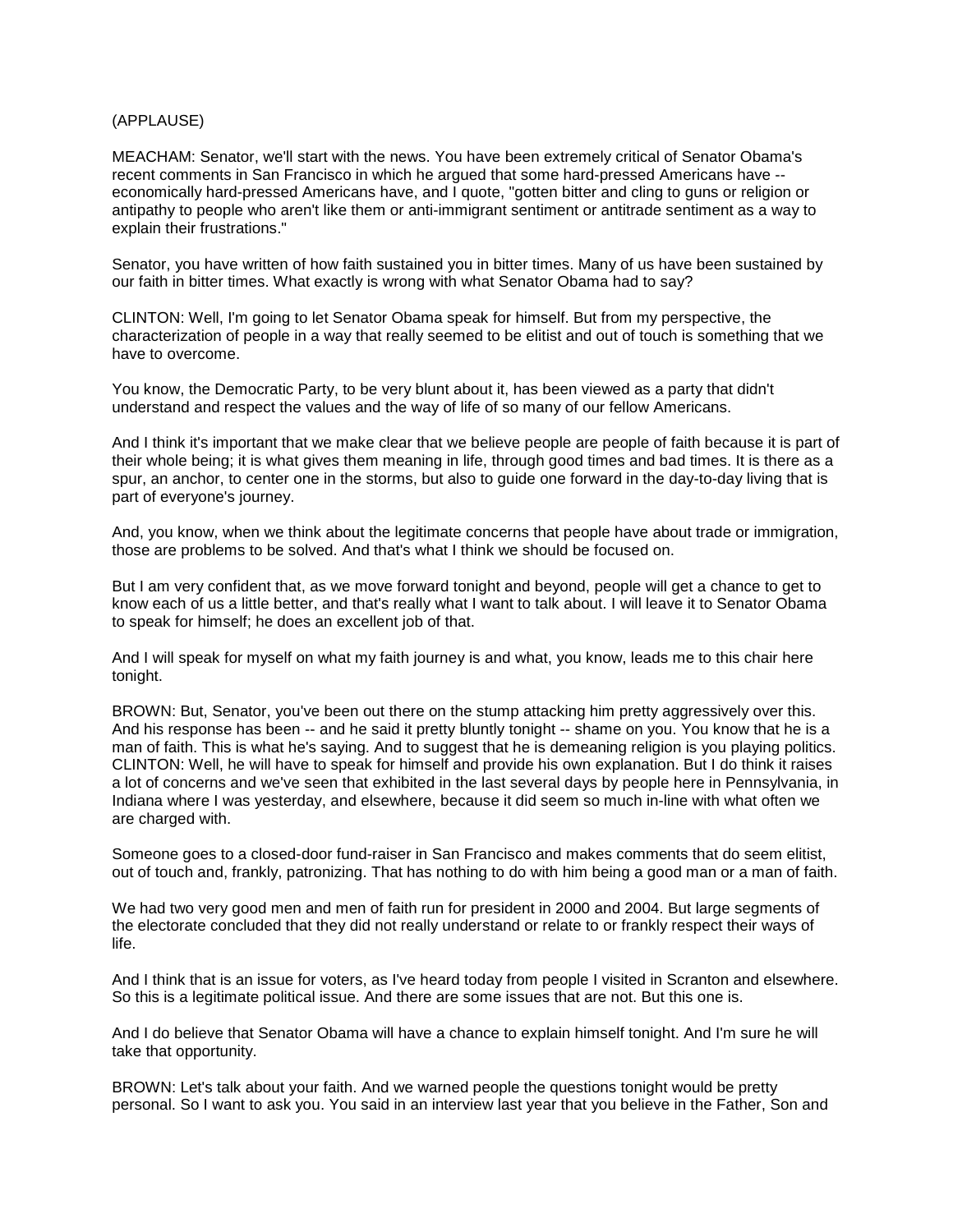the Holy Spirit. And you have actually felt the presence of the Holy Spirit on many occasions.

Share some of those occasions with us.

CLINTON: You know, I have, ever since I've been a little girl, felt the presence of God in my life. And it has been a gift of grace that has, for me, been incredibly sustaining. But, really, ever since I was a child, I have felt the enveloping support and love of God and I have had the experiences on many, many occasions where I felt like the holy spirit was there with me as I made a journey.

It didn't have to be a hard time. You know, it could be taking a walk in the woods. It could be watching a sunset.

You know, I am someone who has talked a lot about my life. You know more about my life than you know about nearly anybody else's, about 60 books worth...

# (LAUGHTER)

CLINTON: ... some of which are, you know, frankly, a little bit off-base. But I don't think that I could have made my life's journey without being anchored in God's grace and without having that, you know, sense of forgiveness and unconditional love. And I am not going to point to one or another matter. I mean, some of my struggles and challenges have been extremely public. And I have talked about how I have been both guided and supported through those, trying to find my own way through, because, for me, my faith has given me the confidence to make decisions that were right for me, whether anybody else agreed with me or not.

And it is just such a part of who I am and what I have lived through for so many years that trying to pull out and say, oh, I remember, I was sitting right there when I felt, you know, God's love embrace me, would be, I think, trivializing what has been an extraordinary sense of support and possibility that I have had with me my entire life.

MEACHAM: Senator, you -- right after New Hampshire, you and I had a conversation a couple of days after that in which you described your moment in the setting where you said that you worked very hard and it was seen as a turning point by many people. You described that as a moment of grace.

CLINTON: Yes.

MEACHAM: So that is a specific in...

CLINTON: Right, right. Well, you know, Jon, it is -- it is perhaps a reluctance on my part that is rooted in my personal reserve, rooted in the way I was raised, that I worry and I -- you know, I understand you want to ask a lot of personal questions, and I appreciate that.

But I also worry, as I suggested to you in that same interview, that you have to walk the walk of faith. And talking about it is important because it's important to share that experience. But I also believe that, you know, faith is just -- it's grace. It's love. It's mystery. It's provocation.

It is everything that makes life and its purpose meaningful as a human being.

CLINTON: And those moments of grace are ones that I cherish and, you know, in asked a specific question about how I felt when I shared my belief that politics is not a game, it is not a who's up, who's down.

I mean, it is a serious search and we are so fortunate because we have taken the gifts that God gave us and we have created this democracy where we choose our leaders and we have to be more mindful of how important and serious a business this is.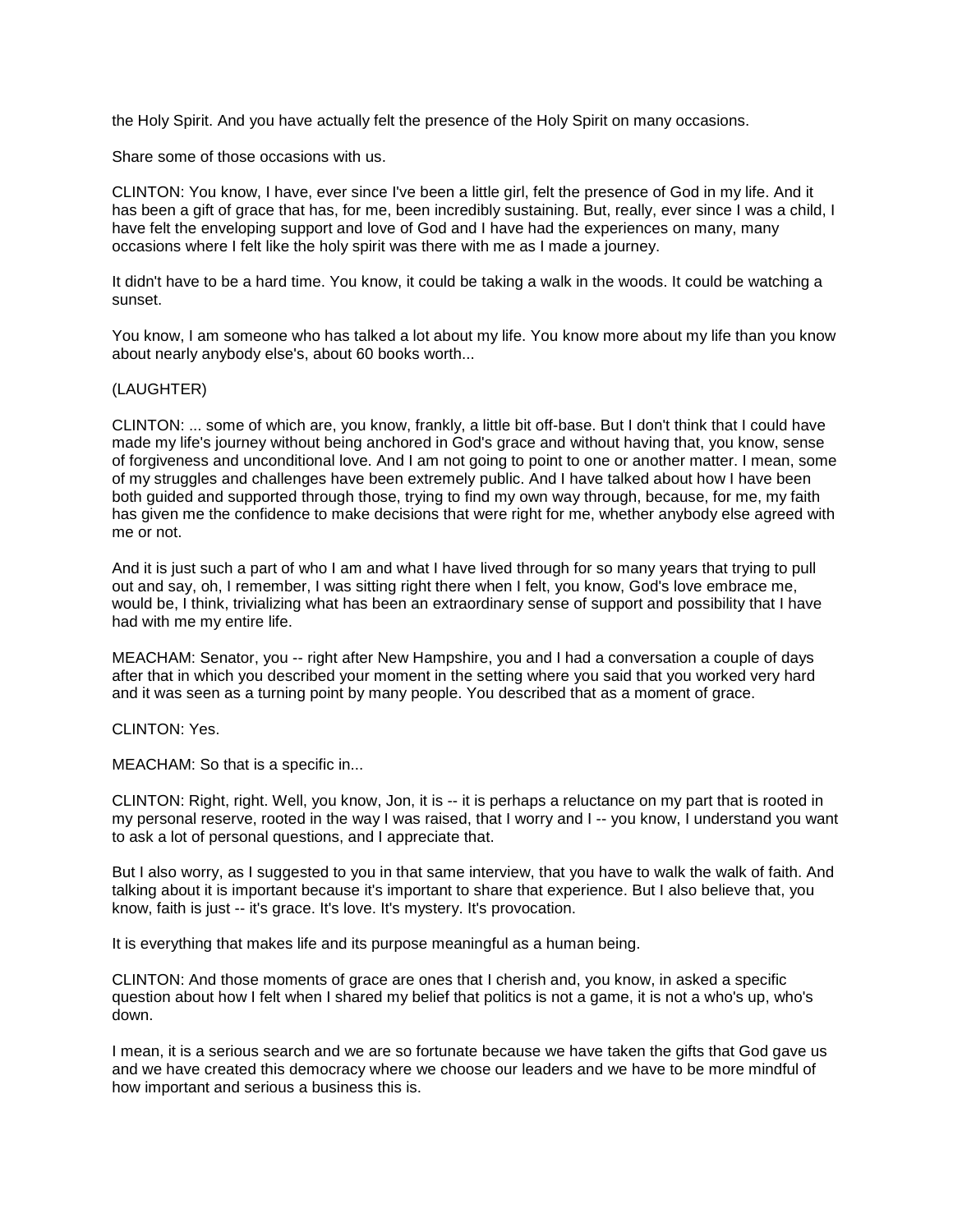And, therefore, when I say politics is not a game, it is really coming from deep within me because I know that we have the opportunity to really give other people a chance to live up to their own God-given potential. And that, to me, is the kind of grace note that makes politics worthwhile. Because, believe me, there's a lot about it that is not particularly welcoming or easy.

But every day as I travel around the country, I meet people whose faith just knocks me over. I mean, I was with a woman in Philadelphia Friday morning whose son was murdered on the streets in Philadelphia, whose grandson was murdered. And she and I just sat together and she told me about how strong her faith is and how it has sustained her and how she believes, you know, God is with her and she doesn't understand why this happened to her son and her grandson.

But every day she's grateful, and she is determined to be the person that she believes God meant her to be. And so when I sit there and I listen to that woman tell me about how it felt and how today she is still, you know, getting up every morning, has a smile on her face, looking to go to her daycare business and take care of all of these children who have been entrusted to her, that's a moment of grace.

But it's not about me. I mean, not every moment of grace is about you. More often it is about the interaction and the relationship. You know, grace is that relationship with God. But it's also the relationships with our fellow human beings in which we know grace is present. And so I just feel very fortunate that, you know, I have been able to experience that and I wish it for everyone.

BROWN: Let's bring a question in from one of the religious leaders joining us tonight. Dr. Joel Hunter, who is senior pastor of the 12,000-member Northland Church in Longwood, Florida. Dr. Hunter?

CLINTON: How are you, Dr. Hunter? Good to see you.

PASTOR JOEL HUNTER, NORTHLAND CHURCH: I'm fine, Senator. Good to see you. Senator, many of the issues we're going to be talking about tonight, Darfur, AIDS, abortion, torture, could present you with choices that will have life and death consequences for countless people around the world. What are the first principles you fall back on to make such decisions? Are there certain activities or references or people with whom you consult in order to do what is morally right?

CLINTON: You know, Dr. Hunter, I think this is one of the challenges that face any of us who are in public life where literally you do have the authority to make these decisions that could very well be life and death decisions and they are daunting and I do not pretend to know how I will deal with every single one of them.

But I do have a sense of the process by which I will try to approach them. And it really is rooted in, you know, my prayer, my contemplation, my study. I think you have to immerse yourself in advice, information, criticism from others. I don't pretend to even believe that I know the answers to a lot of these questions. I don't.

But I do believe that you have to be willing to expose yourself to many different points of view and then you have to make that decision. I think that for a lot of us, decisions are ones that you don't just make and put on a shelf. To be fair to be constantly struggling and challenging yourself, you have to keep opening up that decision and asking.

CLINTON: And very often, as you know, some decisions look like they're 100-to-nothing until you actually examine them. And some decisions truly are right down the middle, and you're not sure which side of the line you will decide upon.

You mentioned some of the very difficult decisions that we are going to face, and there are countless more. How do we get out of Iraq the right way? Everyone knows there is no easy, comfortable decision.

I believe we've got to begin taking our troops out of Iraq based on my analysis of what I think is the best path forward for us and for the Iraqis. But I am deeply aware that there will be predictable and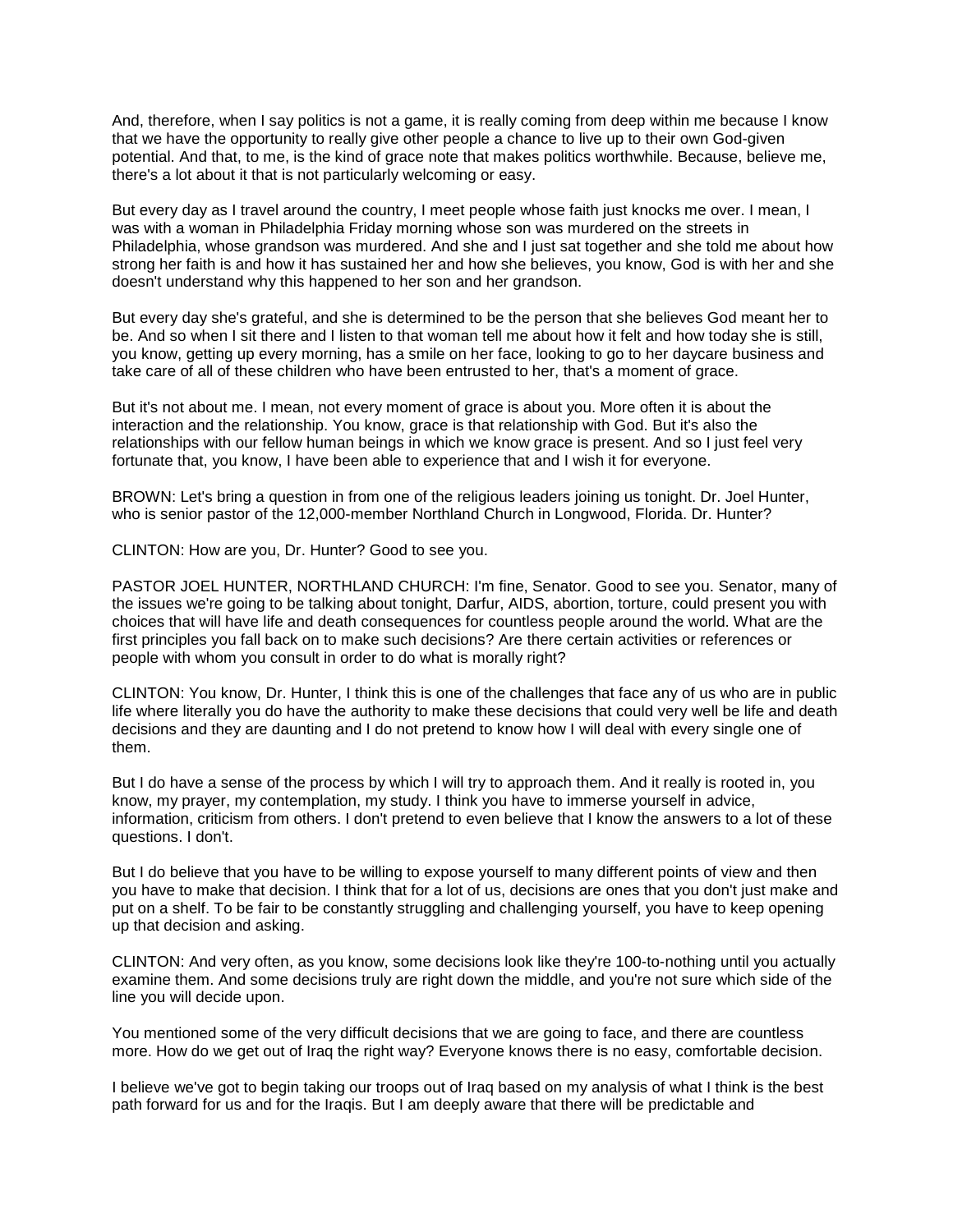unpredictable consequences. And part of making a decision is having to live with the consequences.

And I have been very fortunate in my life to have people whom I feel very comfortable talking to openly, with total frankness, seeking their guidance. They don't all agree with me; they don't all share my view, when I start the conversation, perhaps.

But I don't think you can surround yourself only with people with whom you think you will agree. And, for me, being amongst people who challenge me, who make me uncomfortable, to be very blunt, is an important part of my decisionmaking process.

I want to push back; I want to argue; I want to raise other hypotheticals and throw them back to see what the outcome is.

But at the end of the day, since we are running to be the president of the United States, you have to be comfortable making a decision, because you cannot say, "Well, let's put it on the back burner and then get back to it some time when it's clearer," for many of these decisions. And then you have to live with the consequences.

But I hope I will never, ever find myself being defensive or abrupt and dismissive of people who disagree with me. I regret that that often happens in politics, and maybe it's because oftentimes the decisionmaking process is so exhausting.

You know, if you're a person of faith, after you've prayed, if you're a person willing to subject yourself to criticism, after you've done it, you're just so relieved to make the decision you don't want to revisit it. But I don't think that a president can afford to do that.

MEACHAM: Senator, do you believe personally that life begins at conception?

CLINTON: I believe that the potential for life begins at conception. I am a Methodist, as you know. My church has struggled with this issue. In fact, you can look at the Methodist Book of Discipline and see the contradiction and the challenge of trying to sort that very profound question out.

But for me, it is also not only about a potential life; it is about the other lives involved. And, therefore, I have concluded, after great, you know, concern and searching my own mind and heart over many years, that our task should be in this pluralistic, diverse life of ours in this nation that individuals must be entrusted to make this profound decision, because the alternative would be such an intrusion of government authority that it would be very difficult to sustain in our kind of open society.

And as some of you've heard me discuss before, I think abortion should remain legal, but it needs to be safe and rare.

And I have spent many years now, as a private citizen, as first lady, and now as senator, trying to make it rare, trying to create the conditions where women had other choices.

I have supported adoption, foster care. I helped to create the campaign against teenage pregnancy, which fulfilled our original goal 10 years ago of reducing teenage pregnancies by about a third.

And I think we have to do even more.

CLINTON: And I am committed to doing that. And I guess I would just add from my own personal experience, I have been in countries that have taken very different views about this profoundly challenging question.

Some of you know, I went to China in 1995 and spoke out against the Chinese government's one child policy, which led to forced abortions and forced sterilization because I believed that we needed to bear witness against what was an intrusive, abusive, dehumanizing effort to dictate how women and men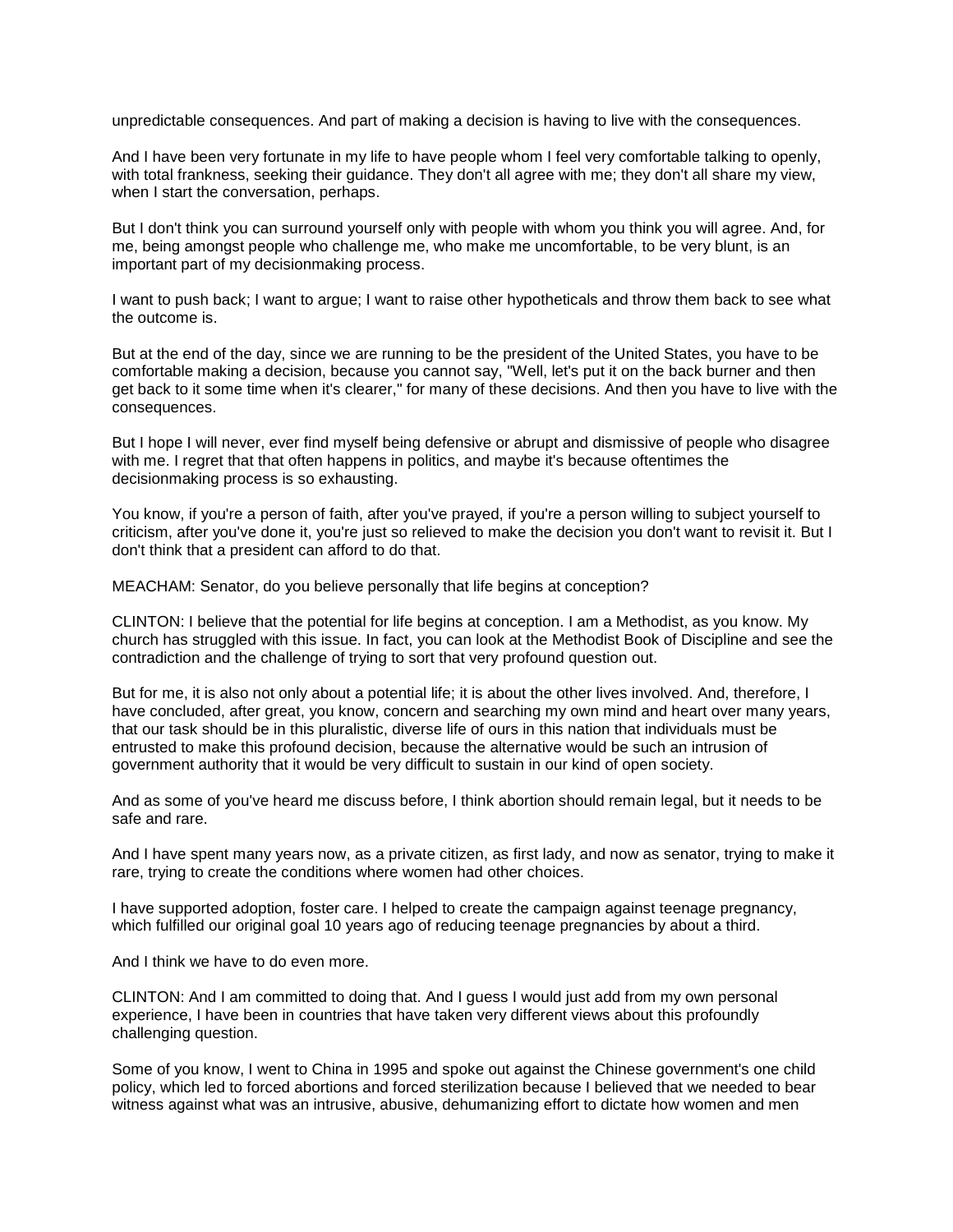would proceed with respect to the children they wished to have.

And then shortly after that, I was in Romania and there I met women who had been subjected to the Communist regime of the 1970s and '80s where they were essentially forced to bear as many children as possible for the good of the state. And where abortion was criminalized and women were literally forced to have physical exams and followed by the secret police and so many children were abandoned and left to the orphanages that, unfortunately, led to an AIDS epidemic.

So, you know, when I think about this issue, I think about the whole range of concerns and challenges associated with it and I will continue to do what I can to reduce the number and to improve and increase the care for women and particularly the adoption system and the other opportunities that women would have to make different choices.

BROWN: Senator, I want to go to the other end of the spectrum and the end of life and ask you, do you believe it is compassionate, that it is appropriate to let someone who is really suffering choose to end their life?

CLINTON: Again, this is one of those incredibly challenging issues. You know, the Terry Schiavo case in Florida posed that for many people. And it was one of those decisions to go back to Dr. Hunter's point, where there were people of good faith and people of strong feelings on both sides about what should happen to that woman's life.

And I don't know that any of us is in a position to make that choice for families or for individuals, but I don't want us also to condone government action that would legitimize or encourage end of life decisions. Somehow there has to be a framework for us to determine how can people who are either able to make these decisions on their own do so? Or if they are not, how best do we create a decision process for their families to try to decide?

And now we are being faced with a lot of these difficult decisions because of what the world we live in today with modern technology and so much else. And we're going to have to come to grips with them one way or another.

BROWN: We've got to take a quick break, a commercial break. We'll be back. Much more with Senator Clinton, right after this.

### (COMMERCIAL BREAK)

BROWN: Welcome back to "The Compassion Forum", everyone. We're here with Senator Hillary Clinton.

And, Senator, there are a lot of Americans who are uncomfortable with the conversation that we're having here tonight. That they believe religion already has way too much influence in political life and public life. How do you reassure them?

CLINTON: Well, I understand that concern because part of our obligation as leaders in America is to make sure that any conversation about religion is inclusive and respectful. And that has not always happened, as we know. And it is so personal. The spiritual journey that each of us takes or doesn't take.

And I think it's important that we recognize that for good cause, I mean, we have been such a vibrant nation when it comes to religious experience in large measure because we've always protected ourselves against, you know, religion going too far, being too intrusive. So it is a balance. And we want religion to be in the public square. If you are a person of faith, you have a right and even an obligation to speak from that wellspring of your faith. But to do so in a respectful and inclusive way.

So I understand why some people, even religious people, even people of faith might say, why are you having this forum? And why are you exploring these issues from two people who are vying to be president of the United States?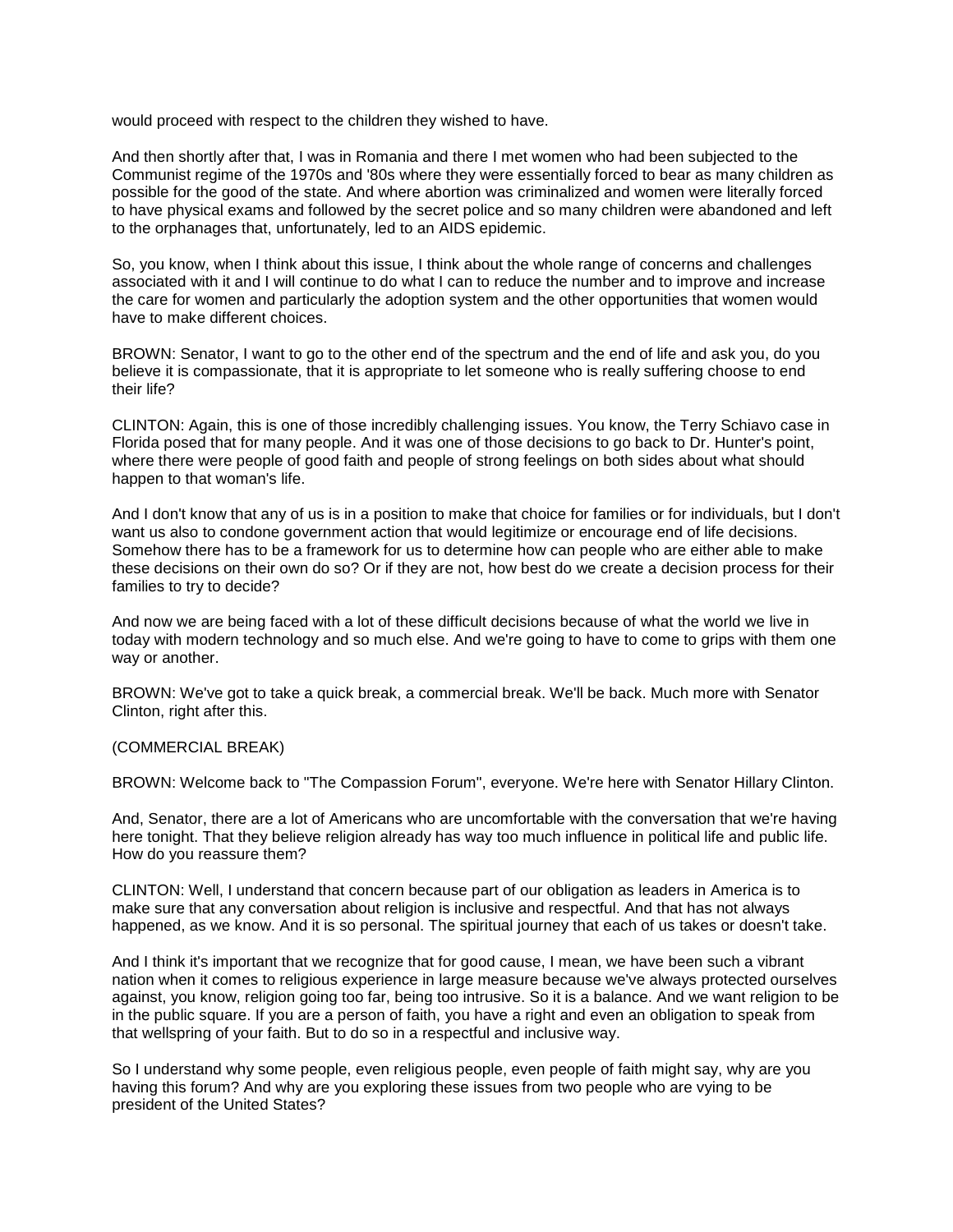And I think that's a fair question to ask. I am here because I think it's also fair for us to have this conversation. But I'm very conscious of how thoughtful we must proceed.

BROWN: Another question from the audience. Rabbi Steve Gutow, who is director of the Jewish Council for Public Affairs is with us.

Rabbi?

RABBI STEVE GUTOW, JEWISH COUNCIL FOR PUBLIC AFFAIRS: Senator Clinton?

CLINTON: Yes, Rabbi.

GUTOW: Back to China. China has continued to persecute and subject to oppression, the people of Tibet. It continues to be the largest supplier of weapons to Sudan and the largest purchaser of its oil. Let's just say China is not doing all it can to stop the genocide in Darfur. You have said that America needs to return to being a moral voice of the world.

Is our participation in the Beijing Olympics harmful to that moral voice?

CLINTON: Well, Rabbi, I appreciate your asking this question because I think it's a question of both political and moral significance. And that's why last week I called on our president to decide he would not attend the opening ceremonies of the Olympics because that is a public and very obvious ratification of our government's approval of the Beijing government's actions.

CLINTON: Unless the Chinese began to take very visible steps to begin to end the suppression of the Tibetans and undermining their culture and religious beliefs, and if we could get more cooperation out of the Chinese government with respect to Sudan.

And, of course, I would welcome even more action on behalf of human rights. But the challenge is, how do we try to influence the Chinese government? And I believe we have missed many opportunities during the Bush administration to do so.

In fact, I think it's fair to say our policy toward China is incoherent and that has not been in the best interest of our values or our strategic interest. So I would urge the president at least to consider and, therefore, publicly say that he will not be attending the opening ceremonies.

And let's see whether the Chinese government begins to respond because that for them would be a great loss of face and perhaps we would get more cooperation. We would get the process going that the Dalai Lama has asked for over many years.

There could be a lot of ways that the Chinese government demonstrated it heard our concerns.

BROWN: A question from Reverend William Shaw. He is the president of the National Baptist Convention.

Reverend Shaw?

CLINTON: He is. Hello, Reverend Shaw. Good to see you again.

REV. WILLIAM J. SHAW, NATIONAL BAPTIST CONVENTION: Senator. Current U.S. policies toward developing countries -- trade policies, make it sometimes extremely difficult for poor people to access inexpensive, generic drugs for the treatment of AIDS and other sicknesses.

How would you shape the policies of your administration to ensure that the poor would have access to and could secure the drugs that they need to improve the quality of their lives, of their families and even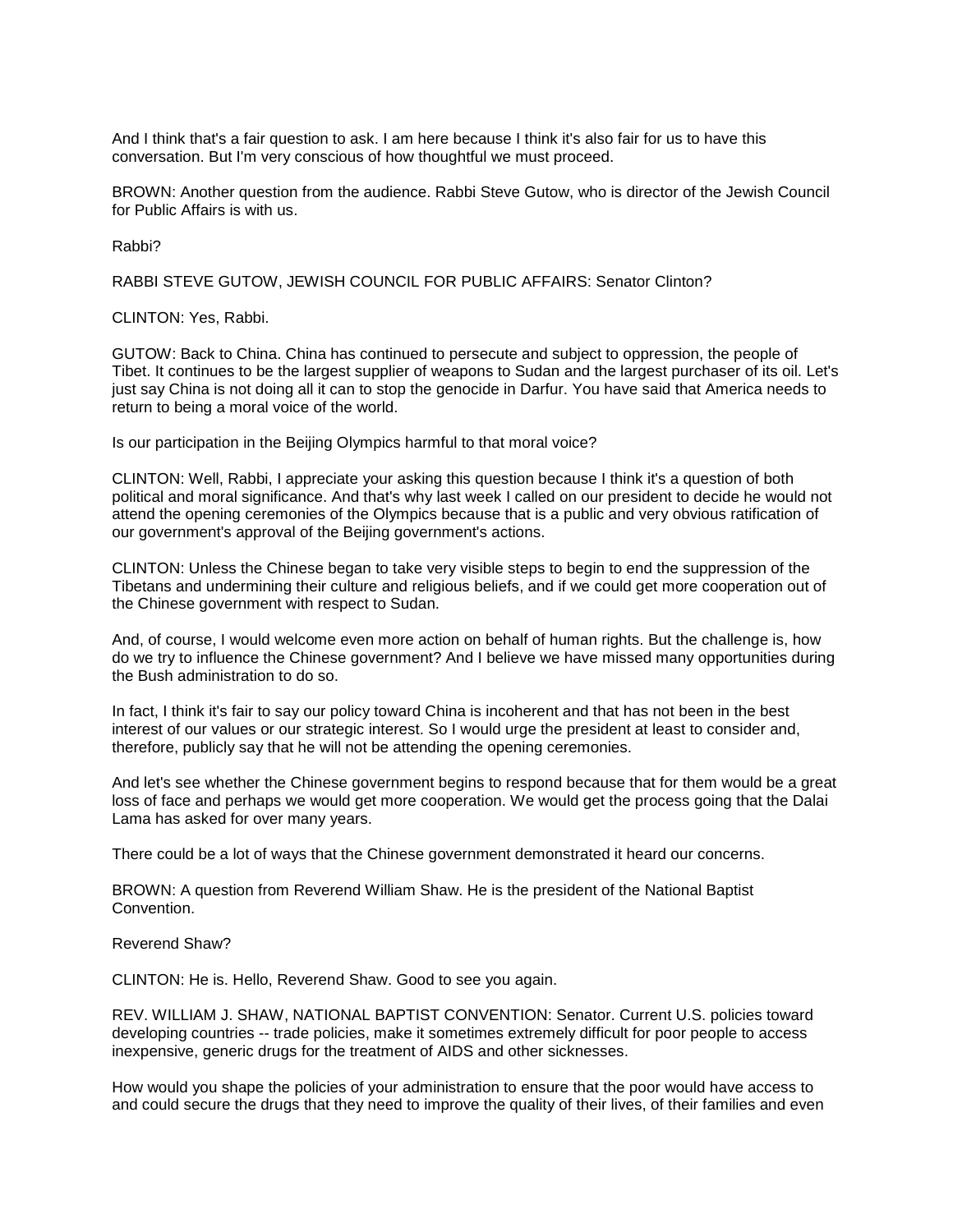# the future of their country?

CLINTON: Well, Reverend Shaw, I agree with your description of this problem, and I believe that our government must do so much more to get generic drugs and low-cost drugs to people suffering.

Not only from HIV/AIDS, but the range of diseases that affect disproportionately the poor. It's one of the reasons why I voted against the free trade agreement with Central America, because there was a provision that would give even more power to our pharmaceutical companies to prevent exactly doing what you are discussing.

I have been an outspoken advocate in urging that both our great pharmaceutical companies -- which do a lot of good. Because, after all, they invent the compounds and put them together that the generics then are able to copy.

But we need to do much more to get our pharmaceutical companies to work with us to get the drug costs down and to open the pathway for generic drugs. And that's going to take presidential leadership.

I commend President Bush for his PEPFAR initiative. It was a very bold and important commitment, but it didn't go far enough in opening up the door to generics and getting the costs down.

And as president, I will do that.

MEACHAM: Senator, we've heard about HIV/AIDS. Many people here are concerned about Darfur and a number of other humanitarian issues. Why do you think it is that a loving God allows innocent people to suffer?

CLINTON: Well...

# (LAUGHTER)

MEACHAM: And we just have 30 seconds.

CLINTON: Yes. You know, that is the subject of generations of commentary and debate. And I don't know. I can't wait to ask him. Because I have...

### (LAUGHTER)

CLINTON: I have just pondered it endless endlessly.

### (APPLAUSE)

CLINTON: But I do want to just add that what that means to me is that in the face of suffering, there is no doubt in my mind that God calls us to respond. You know, that's part of what we are expected to do.

For whatever reason it exists, it's very existence is a call to action. Certainly in, you know, our...

### (APPLAUSE)

CLINTON: You know, in my Judeo-Christian faith tradition, in both the Old and the New Testament, the incredible demands that God places on us and that the prophets ask of us, and that Christ called us to respond to on behalf of the poor are unavoidable.

CLINTON: And it's always been curious to me how our debate about religion in America too often misses that. You know, his holiness, the pope, is going to be coming to America next week, and he's been a strong voice on behalf of what we must do to deal with poverty, and deal with injustice, and deal with what is truly our obligations toward those who are the least among us.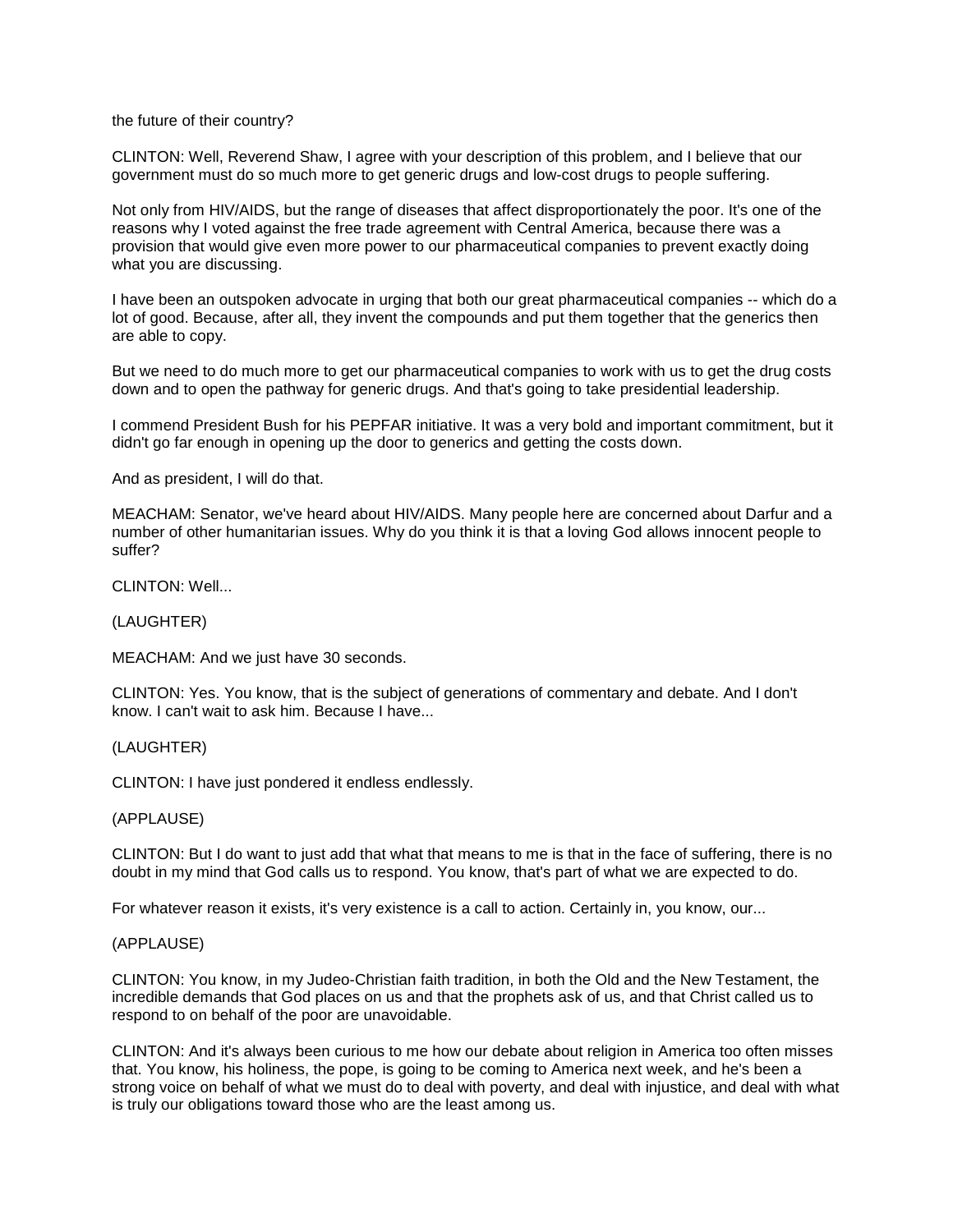So maybe, you know, the lord is just waiting for us to respond to his call, because this despair, this impoverishment of body and soul is what we are expected to be spending our time responding to, and so few of us do.

Even those who are doing wonderful work with organizations represented in this audience, we are just not doing enough. And it's a personal call; it's a family community, religious call; and it's a governmental call. And we've got to do more to respond to that call.

# (APPLAUSE)

BROWN: Quickly, just you brought up the Bible. We were talking theology. Do you have a favorite Bible story?

CLINTON: Oh, I have so many of them. You know, I was fortunate as a child growing up to be read Bible stories, to go to Sunday school, to go to Bible school. And Bill and I read, you know, Bible stories to Chelsea.

And, you know, I have talked about Bible stories and parables a lot in my life with friends. And, you know, it depends upon what's going on in my life at the time.

But clearly, for me, the recent Purim holiday for Jews raised the question of Esther. And I have been - ever since I was a little girl -- a great admirer of Esther. And I used to ask that that be read to me over and over again, because there weren't too many models of women who had the opportunity to make a decision, to take a chance, a risk that, you know, was very courageous.

And so that's the one that's most recently on my mind, because I have some rabbi friends who send me readings that go with the scripture of the week. And certainly, Esther is someone who I wish I knew even more about than what we know from the Bible.

BROWN: A question from Eboo Patel, who is a Muslim, is the founder and executive director of the Interfaith Youth Core.

Welcome.

CLINTON: Hello.

QUESTION: As-Salamu Alaykum, Senator Clinton.

CLINTON: Thank you.

QUESTION: My name is Eboo Patel. I'm an American Muslim, and I lead an organization called the Interfaith Youth Core. And it's my privilege to watch a range of faith communities come together around the common value of compassion.

Americans of all faiths and no faith at all genuinely believe in compassion and want to apply that in addressing global poverty and climate change. Can we do that without changing our standard of living?

CLINTON: Well, I believe there is so much we can do that we're not doing that would not change our standard of living as an imposition from the outside, but which would inspire us to take action that would impact how we live.

And I don't think we would notice it demonstrably undermining our standard of living, but it would give us the opportunity to set an example and to be a model.

When I think about the simple steps any one of us can take -- you know, turning off lights when one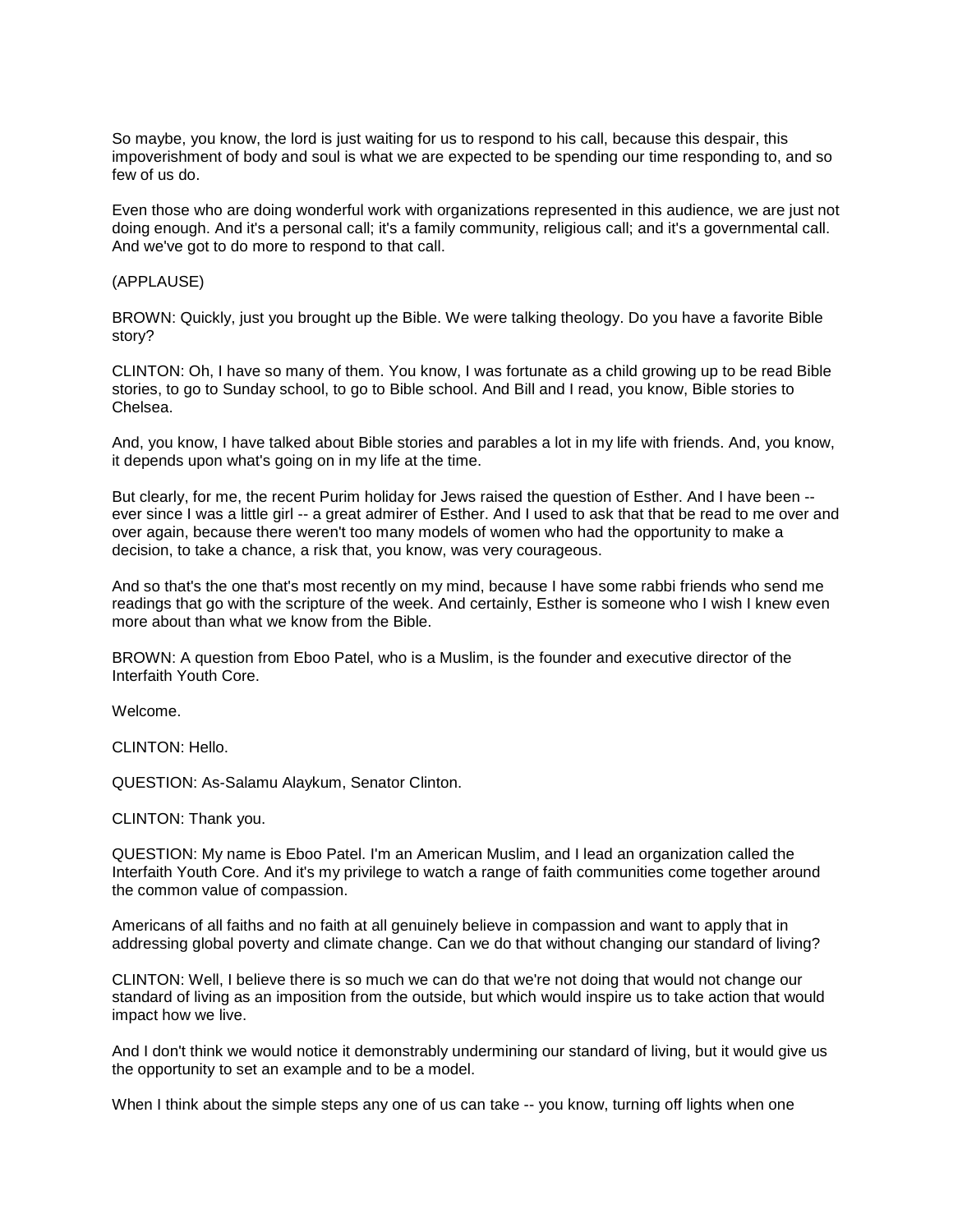leaves a room, unplugging appliances, changing to compact florescent bulbs -- you know, my husband and I have done that -- I don't think it's impacted our standard of living, but we feel like we're making a small contribution to limiting the amount of greenhouse gas emissions, you know, being more mindful of our purchases.

I hope that, as president, I can model that and lead that effort so that people don't feel so threatened by the changes we're talking about when it comes to dealing with global warming.

In preparation for the pope's visit, I was reading that the Vatican is the first carbon-neutral state in the world now. Well, that shows leadership. And I don't think it has impacted the work or the living. You know, Ambassador Flynn, who was our ambassador to the Vatican, might know. But it was a great statement.

And we can do more.

CLINTON: And I think that, with leadership, people will find ways to take those first steps. And then we can take even more.

Now there's so much that I have to do as president with the cap in trade system, with moving away from our dependence on foreign oil, but I'm going to look for ways that will cushion the costs on middle class and working and poor people. Because I don't believe that they should have to bear more than what they are bearing right now as we make this transition. And I believe we can accomplish that.

BROWN: Let's go to Lisa Sharon Harper. She is the executive director of New York Faith and Justice. Welcome to you.

LISA SHARON HARPER, N.Y. FAITH AND JUSTICE: Thank you. Senator Clinton, underdeveloped nations and regions that lack widespread access to education and basic resources like water, and they tend to be some of the most unstable and dangerous regions of the world. Places like Pakistan, Somalia, Sudan. Our national security is at stake, but our military is stretched. As president, would you consider committing U.S. troops to a purely humanitarian mission under the leadership of a foreign flag?

CLINTON: Well, let me start by saying, No. 1, I believe strongly that we have to get back to leading on issues like health care and education and women's rights around the world. I have introduced legislation called The Education for All Act. And it's bipartisan. I introduced it first in '04 and then we reintroduced it on a bipartisan basis in '07.

And the work that I would want to do to have the United States lead the world in putting the 77 million kids who aren't in school into school, having us lead when it comes to health care, particularly in malaria, T.B., HIV/AIDS, but also women's health which has been woefully neglected.

I believe we should demonstrate our commitment to people who are poor, disenfranchised, disempowered before we talk about putting troops anywhere. The United States has to be seen again as a peacekeeper, and we have lost that standing in these last seven years.

Therefore, I want us to have a partnership, government to government, government with the private sector, government with our NGOS and our faith community to show the best of what America has to offer. You know, I really appreciated President Bush after the tsunami struck, asking his father and my husband to represent the United States and our concern for the people who have been devastated.

And, yes, the military was there delivering supplies. That sent a loud message and it was resonating throughout South Asia -- in Indonesia, the largest Muslim country in the world. America's favorability rose dramatically because we were seen as caring and compassionate toward those with whom we had very little contact or, in fact, some, you know, level of distrust previously.

So I think we have to concentrate first and foremost on restoring our moral authority in the world and our standing in the world. And there are lots of ways that the United States military can be helpful and can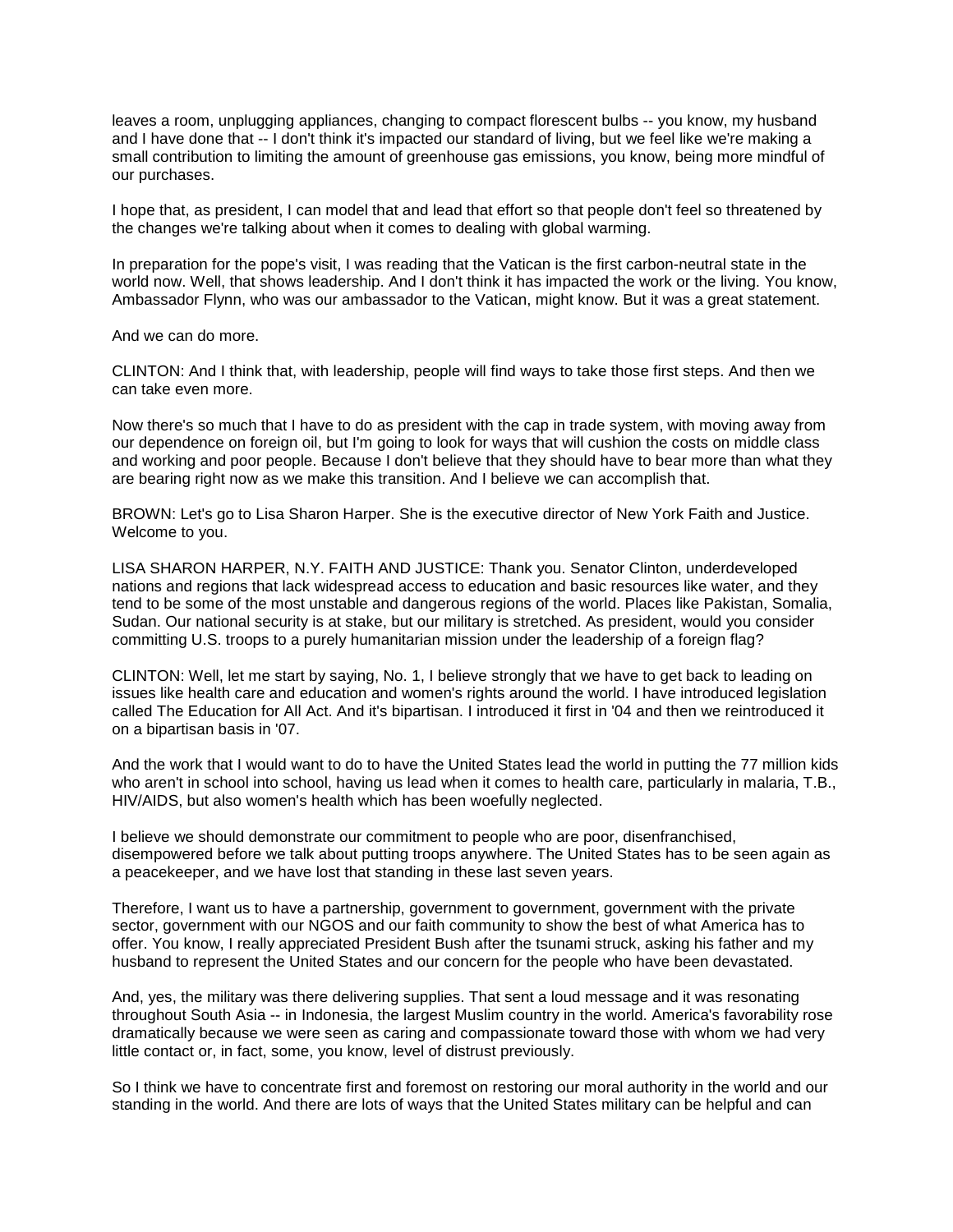show the better face of America. After the Pakistan earthquakes, we sent in military teams to help people. So I think that is my emphasis right now.

Before we get to what we might do hypothetically, let's see what we will do realistically to rebuild America's moral authority and demonstrate our commitment to compassionate humanitarianism.

MEACHAM: Senator, this is our last question for you. To return to faith, do you believe God wants you to be president?

CLINTON: Well, I could be glib and say we'll find out, but I -- I don't presume anything about God. I believe, you know, Abraham Lincoln was right in admonishing us not to act as though we knew God was on our side. In fact, our mission should be on God's side. And I have tried to take my beliefs, my faith and put it to work my entire life. And it has been gratifying to do the little I've done to try to help other people, which is really what motivates me.

CLINTON: That's why I get up in the morning and see whether there's an individual I can help or a problem I can solve.

And I wouldn't presume to even imagine that God is going to tell me what I should do. I think that he has given me enough guidance, you know, through how I have been raised and how I have been, thankfully, given access to the Bible over so many years, commentary and the like.

So I just get up and try to do the best I can. And I think that I see through a glass darkly. I don't believe that any of us know it all and can with any confidence say that we are going to, you know, be doing God's will unless, you know, we are just out there doing our very best, hoping that we make a difference in people's lives.

And that's what I am trying to do in this campaign. That's what I would try to do as president.

And I couldn't be sitting here had it not been for the, you know, gift of grace and faith that keeps me going and, frankly, challenges me. You know, we haven't talked much about the challenge that faith gives us individually.

I really worry when people become very complacent in their faith, when they do believe they have all the answers, because I just don't think it's humanly possible for any of us to know God's mind. I think we are just searching.

We are on this journey together, and we need to approach it with a great deal of humility. And that's what I'm trying to do in this campaign, and we'll see what turns out. But whatever happens, I will get up the next day and try to continue on my journey to do what I can to try to fulfill what I believe to be God's expectations of us.

BROWN: Senator Clinton, it was a very different kind of evening. You've been a good sport. Thank you.

CLINTON: Thank you.

### (APPLAUSE)

BROWN: And, of course, that is only half of our conversation we are having here tonight. Senator Clinton, before you leave the stage, I'd like to bring out now your opponent in this race, Senator Barack Obama of Illinois.

# (APPLAUSE)

BROWN: Thanks, everybody. When we come back in just a moment, questions for Senator Obama.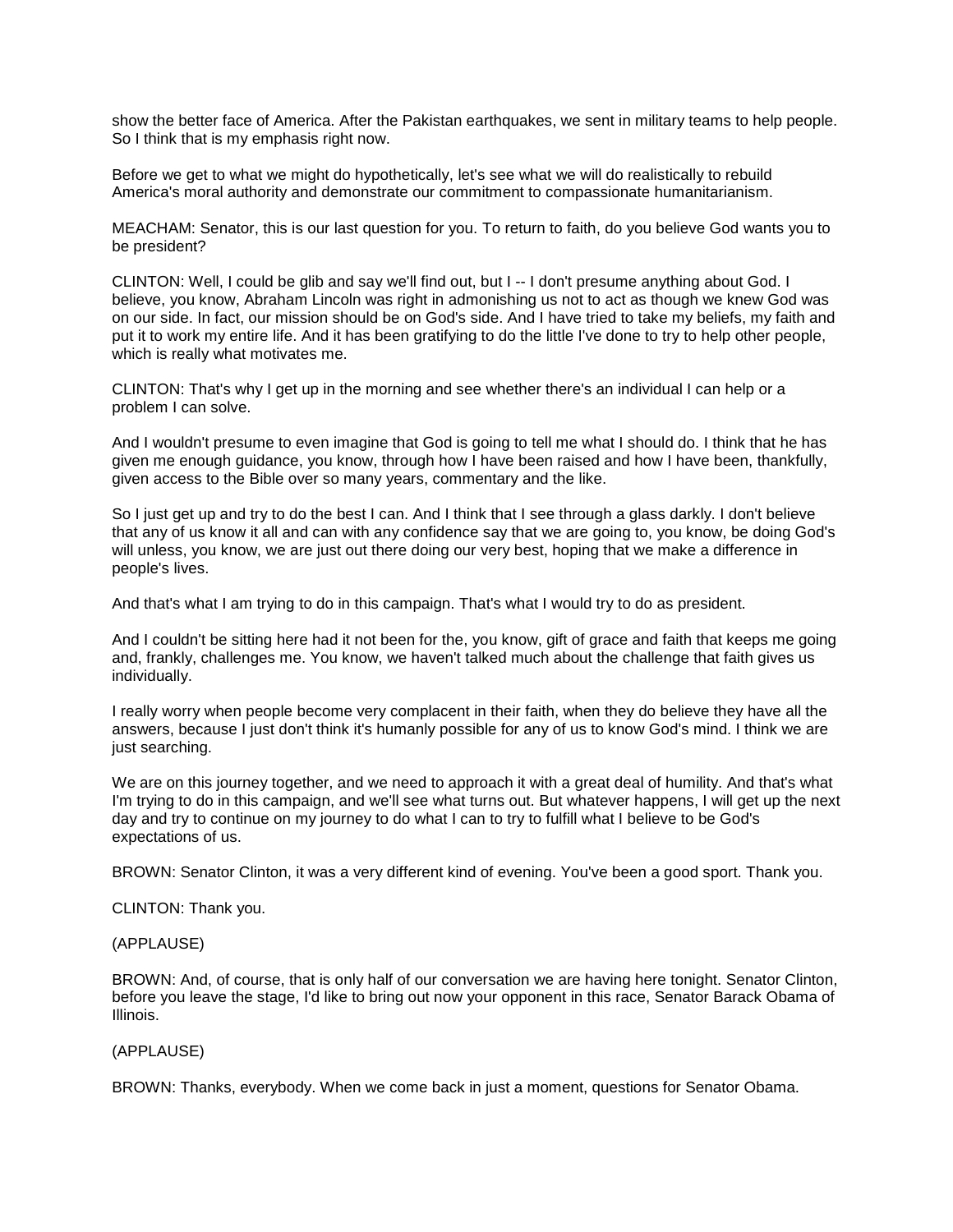# (COMMERCIAL BREAK)

BROWN: Welcome back, everybody, to the Compassion Forum. And Senator Obama is joining us now. Thanks for being with us. OBAMA: Thank you so much for having me.

BROWN: So I'm going to start with something that's been in the news. I don't have to tell you that you made some comments recently that are generating a lot of controversy. And I want to remind the audience and our viewers of what you had said.

You were talking about people here in small towns in Pennsylvania suffering economic hardship. And you said, quote, "It's not surprising they get bitter, they cling to guns or religion or antipathy to people who aren't like them."

And to a lot of the religious leaders in this room, to a lot of decent, hardworking people out there, it may have come across as you attacking their values or their religion, suggesting that people are "clinging" to religion.

OBAMA: Well, first of all, you know, scripture talks about clinging to what's good. And so it's very important -- my words may have been clumsy, which happens surprisingly often on a presidential campaign...

# (LAUGHTER)

... but this is something that I've talked about before, I've talked about in my own life, which is that religion is a bulwark, a foundation when other things aren't going well. That's true in my own life, through trials and tribulations.

And so what I was referring to was in no way demeaning a faith that I, myself, embrace. What I was saying is that when economic hardship hits in these communities, what people have is they've got family, they've got their faith, they've got the traditions that have been passed onto them from generation to generation. Those aren't bad things. That's what they have left.

And, unfortunately, what people have become bitter about -- and oftentimes have told me about, as I traveled through not just Pennsylvania, but I was referring to states all across the Midwest, including my home state -- is any confidence that the government is listening to them. They don't think that government is listening to them.

So I think it is very important to understand -- and I think it's unfortunate that, in the political process, presidential campaigns, that people have been trying to misconstrue my words -- to understand that, you know, I am a devout Christian, that I started my work working with churches in the shadow of steel plants that had closed on the south side of Chicago, that nobody in a presidential campaign on the Democratic side in recent memory has done more to reach out to the church and talk about, what are our obligations religiously, in terms of doing good works, and how does that inform our politics?

So I think that this is an example of, frankly, how the political debate can distract us from what is really at issue and that is: How are we going to create a just and fair society where people are getting a fair shake? And that's why I'm running this campaign.

BROWN: And Hillary Clinton, who was just here, said you're being elitist.

OBAMA: Well, that is, I think, a good example of what happens on the presidential campaign, is that we try to tear each other down instead of lifting the country up.

OBAMA: But, you know, the notion that somebody like myself, who has been working in churches since I got out of college. and whose entire trajectory, not just during this campaign, but long before, has been to talk about how Democrats need to get in church, reach out to evangelicals, link faith with the work that we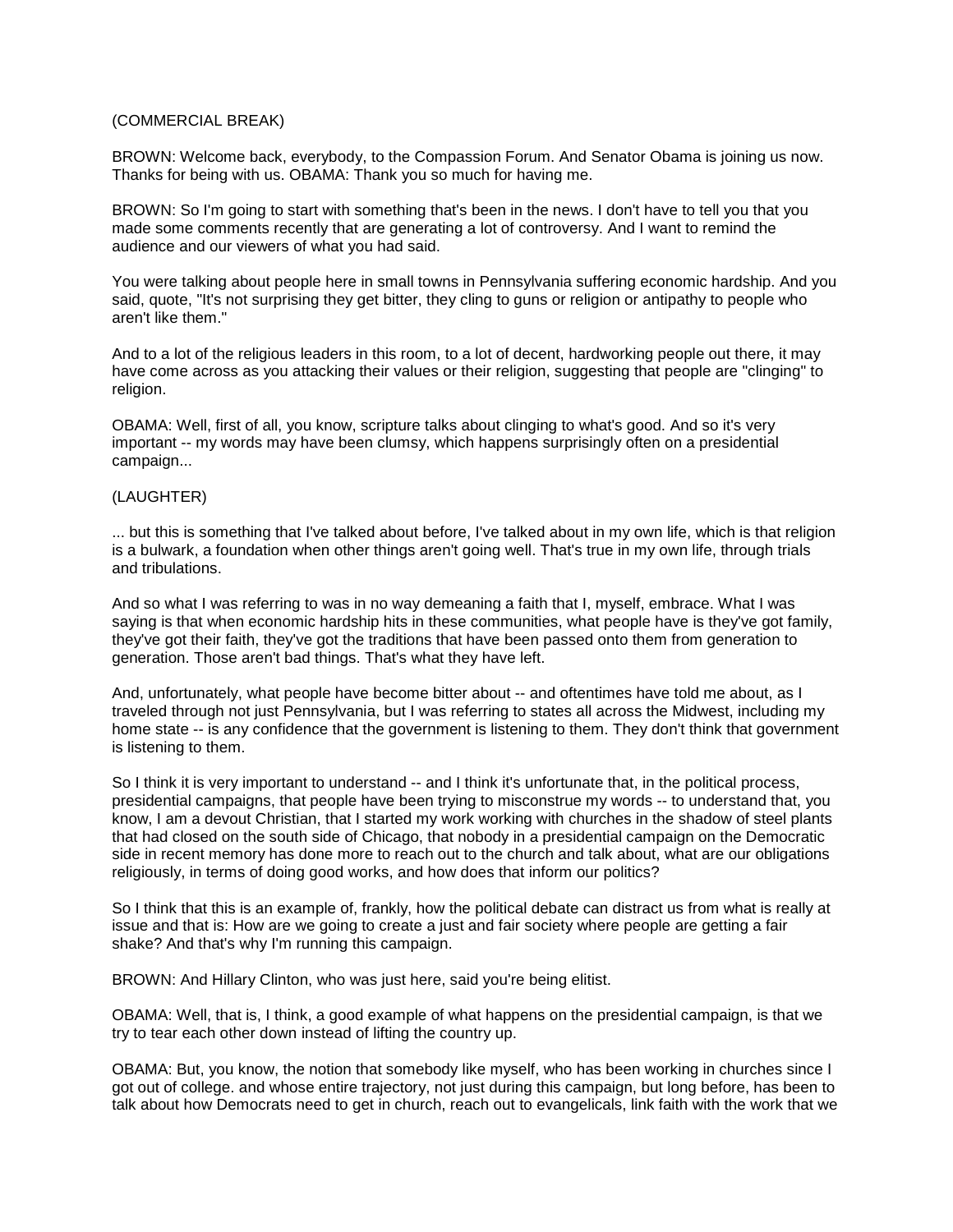do.

The notion that somehow I am standing above that when that essentially describes much of what I've been doing over the last 20 years doesn't make much sense.

MEACHAM: Senator, do you believe that God intervenes in history and rewards or punishes people or nations in real time for their behavior?

OBAMA: You know, what I believe is that God intervenes, but that his plans are a little too mysterious for me to grasp. And so what I try to do is, as best I can, be an instrument of his will. To act in what I think is accordance to the precepts of my faith.

And, you know, if I'm acting in an ethical way, if I am working to make sure that I am applying what I consider to be a core value of Christianity, but also a core value of all great religions, and that is that I am my brother's keeper and I am my sister's keeper, then I will be doing my part to move his agenda forward.

I don't know what that master plan is. And I don't presume to know. And I think that none of us know. But what we do -- what I think we can do is to act in ways that are consummate with the values that we cherish.

And sometimes that's harder to do in politics than it should be. But I think that's what's demanded of us.

BROWN: Let's take a question from Reverend Samuel Rodriguez, who is with us. He is president of the National Hispanic Christian Leadership Conference.

# Reverend?

REV. SAMUEL RODRIGUEZ, PRESIDENT, NATIONAL HISPANIC LEADERSHIP CONFERENCE: Senator Obama, the vast majority of Americans believe that abortion is a decision to be made by a woman, her family and her doctors. However, the vast majority of Americans similarly believe that abortion is the taking of a human life.

The terms pro-choice and pro-life, do they encapsulate that reality in our 21st Century setting and can we find common ground? OBAMA: I absolutely think we can find common ground. And it requires a couple of things. Number one, it requires us to acknowledge that there is a moral dimension to abortion, which I think that all too often those of us who are pro-choice have not talked about or tried to tamp down. I think that's a mistake because I think all of us understand that it is a wrenching choice for anybody to think about.

The second thing, once we acknowledge that, is to recognize that people of good will can exist on both sides. That nobody wishes to be placed in a circumstance where they are even confronted with the choice of abortion. How we determine what's right at that moment, I think, people of good will can differ.

And if we can acknowledge that much, then we can certainly agree on the fact that we should be doing everything we can to avoid unwanted pregnancies that might even lead somebody to consider having an abortion.

And we've actually made progress over the last several years in reducing teen pregnancies, for example. And what I have consistently talked about is to take a comprehensive approach where we focus on abstinence, where we are teaching the sacredness of sexuality to our children.

But we also recognize the importance of good medical care for women, that we're also recognizing the importance of age-appropriate education to reduce risks. I do believe that contraception has to be part of that education process.

And if we do those things, then I think that we can reduce abortions and I think we should make sure that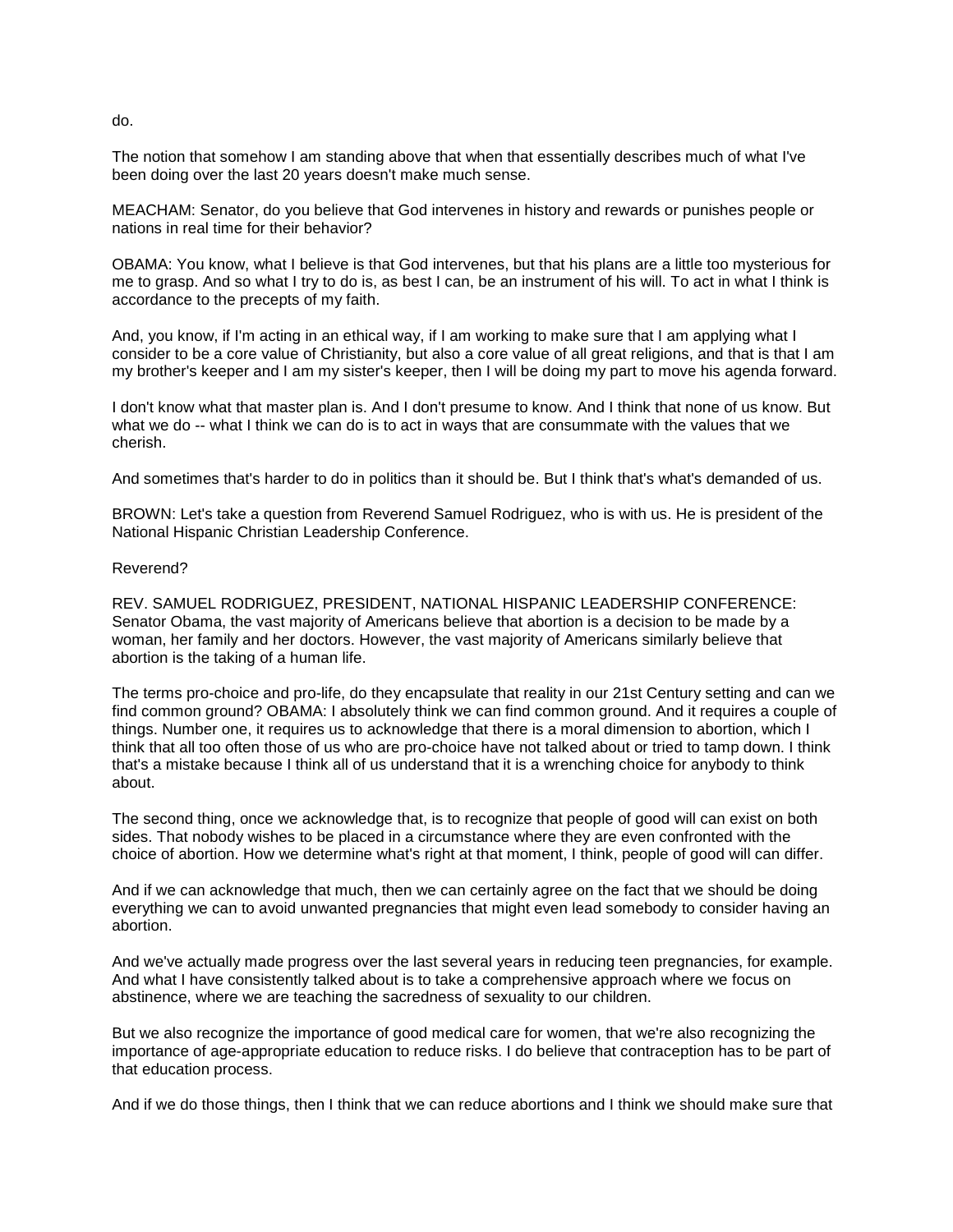adoption is an option for people out there. If we put all of those things in place, then I think we will take some of the edge off the debate.

We're not going to completely resolve it. I mean, there -- you know, at some point, there may just be an irreconcilable difference. And those who are opposed to abortion, I think, should continue to be able to lawfully object and try to change the laws.

OBAMA: Those of us, like myself, who believe that in this difficult situation it is a woman's responsibility and choice to make in consultation with her doctor and her pastor and her family.

I think we will continue to suggest that that's the right legal framework to deal with the issue. But at least we can start focusing on how to move in a better direction than the one we've been in the past.

MEACHAM: Senator, do you personally believe that life begins at conception? And if not, when does it begin?

OBAMA: This is something that I have not, I think, come to a firm resolution on. I think it's very hard to know what that means, when life begins. Is it when a cell separates? Is it when the soul stirs? So I don't presume to know the answer to that question. What I know, as I've said before, is that there is something extraordinarily powerful about potential life and that that has a moral weight to it that we take into consideration when we're having these debates.

BROWN: Let me go to, again, are the end of the spectrum on that. There are a lot of philosophical and ethical questions relating to ending one's life. In "The Audacity of Hope," you write very movingly about your mother's fight with cancer, the pain she was in and the process that she went through, especially toward the end.

In that vein, if someone today was in her position, and wanted to take active steps to end his or her own life, do you think that would be OK morally?

OBAMA: Well I think we have to be very careful in making end of life decisions. I believe in first of all everybody having a living will so that their views on these issues can be factored in by family members and their doctors and many of the difficult choices that are made are made because people don't have guidance from the individual.

I do believe in the importance of medicine and that if somebody is terminally ill, relieving their pain and suffering is the right thing to do. What happens then is you start getting into a gray area where relieving pain and suffering may accelerate death in some situations and that's a decision that should be made by the individual, the family and the doctor.

I don't think that it's appropriate to empower doctors themselves to make that decision. But I think that it is important for us to be able to allow people who are terminally ill, in excruciating pain, to get the medicine they need to relieve that pain.

BROWN: By relieve that pain you mean hasten the end of life if they choose to?

OBAMA: And I think that there has to be very strict guidelines to ensure that somebody who is making a decision to relieve their pain that might take a week away from their life just because they are -- they are slipping into a coma quicker, for example. That that is distinguished from -- or at least there's a possibility that they slip into a coma. That that's distinguished from euthanasia in which someone else is making the decision for them.

BROWN: Let's go to Dr. Frank Page, who's with us, president of the Southern Baptist Convention.

Dr. Page?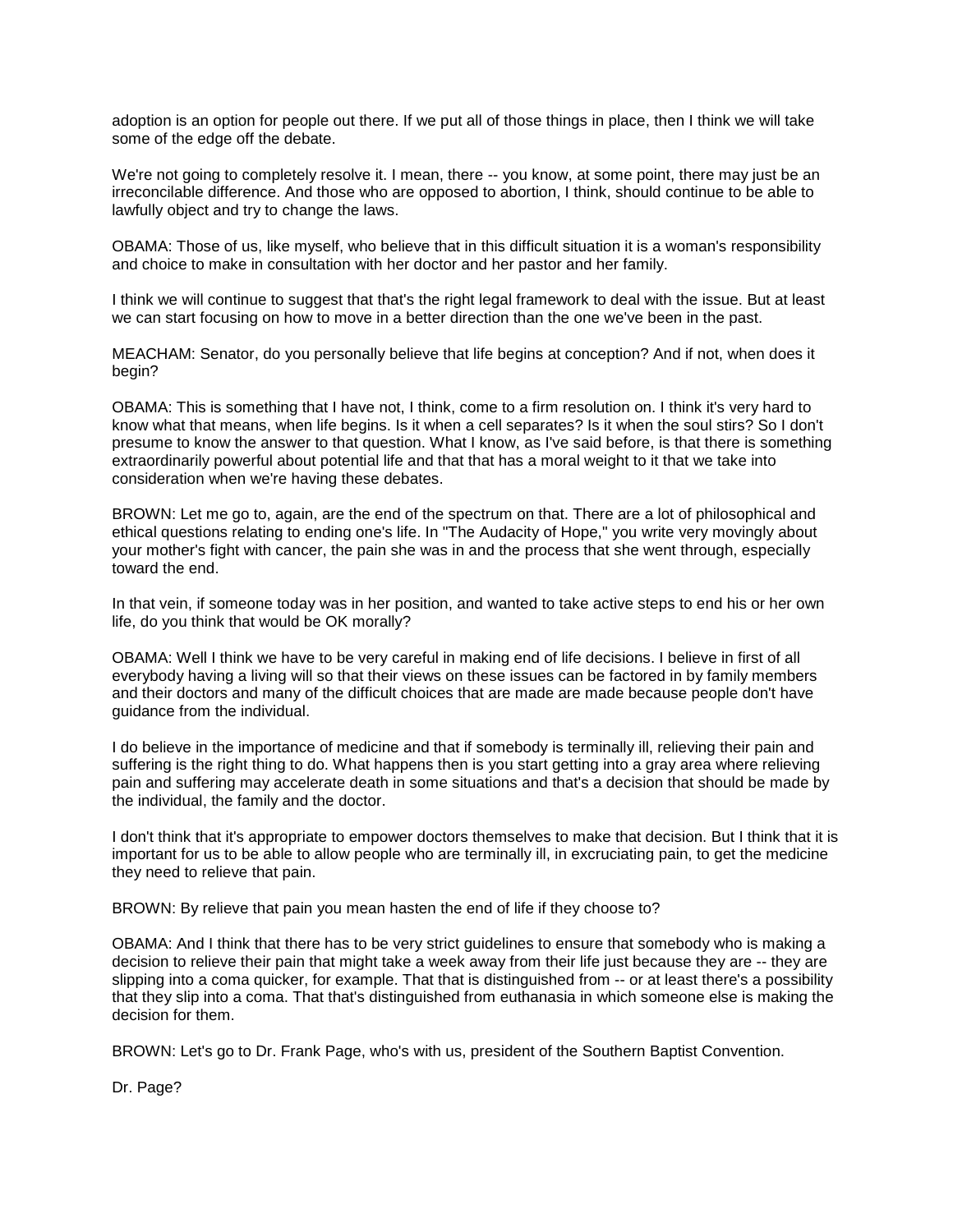FRANK PAGE, SOUTHERN BAPTIST CONVENTION: Thank you, Senator Obama. Thank you for being here at Messiah College for the Compassion Forum. Southern Baptists have been very active for years in sub- Saharan Africa in the HIV/AIDS relief ministries. Sometimes orphan care, sometimes educational activities.

But we also are involved in a ministry called True Love Waits, which has been credited by the government of Uganda from lowering the AIDS infection rate there dramatically from 30 percent to 6 percent. But we also teach a part of that, that faith has a role in the issue of HIV/AIDS. Do you concur with that and would you elaborate on that, please.

BROWN: Can I just clarify, true love waits is an abstinence program.

PAGE: Abstinence based and faith based, yes.

OBAMA: Well first of all, congratulations to those who have been involved in that work. I think it's important work. And I think you may know my father came from this part of the world. I visited Kenya multiple times. I have been working with a group of grandmas who were helping AIDS orphans in Kenya.

OBAMA: Michelle and I, when we were traveling there, took an AIDS test before thousands of people to encourage the importance of them getting clear on what their status was and hopefully reducing infections.

And, by the way, this is an area where -- this doesn't happen very often, so everybody should take note - where I compliment George Bush. I actually think that...

# (APPLAUSE)

I actually think that the PEPFAR program is one of the success stories of this administration. We've seen a drastic increase in funding. And terrific work is being done between the CDC, the NIH, local AIDS organizations, NGOs.

My view is, is that we should use whatever the best approaches are, the scientifically sound approaches are, to reduce this devastating disease all across the world.

And part of that, I think, should be a strong education component and I think abstinence education is important. I also think that contraception is important; I also think that treatment is important; I also think that we have to do more to make antiviral drugs available to people who are in extreme poverty.

So I don't want to pluck out one facet of it. Now, that doesn't mean that non-for-profit groups can't focus on one thing while the government focuses on other things. I think we want to have a comprehensive approach.

I do think that -- and I've said this when I was in Kenya -- that there is a behavioral element to AIDS that has to be addressed. And if there is -- if there's promiscuity and we are pretending that that's not an issue in spreading AIDS, then we're missing part of the answer.

But I also think that -- keep in mind, women are far more likely to be infected now between the ages of 18 and 25 than are men. And that's why focusing, for example, on the status of women, empowering women, giving them microbicides, or other strategies that would allow them to protect themselves when they sometimes in certain situations may not be able to protect themselves from having unprotected sex, all those things are going to be just as important, as well.

MEACHAM: Sir, in an earlier occasion in...

(APPLAUSE)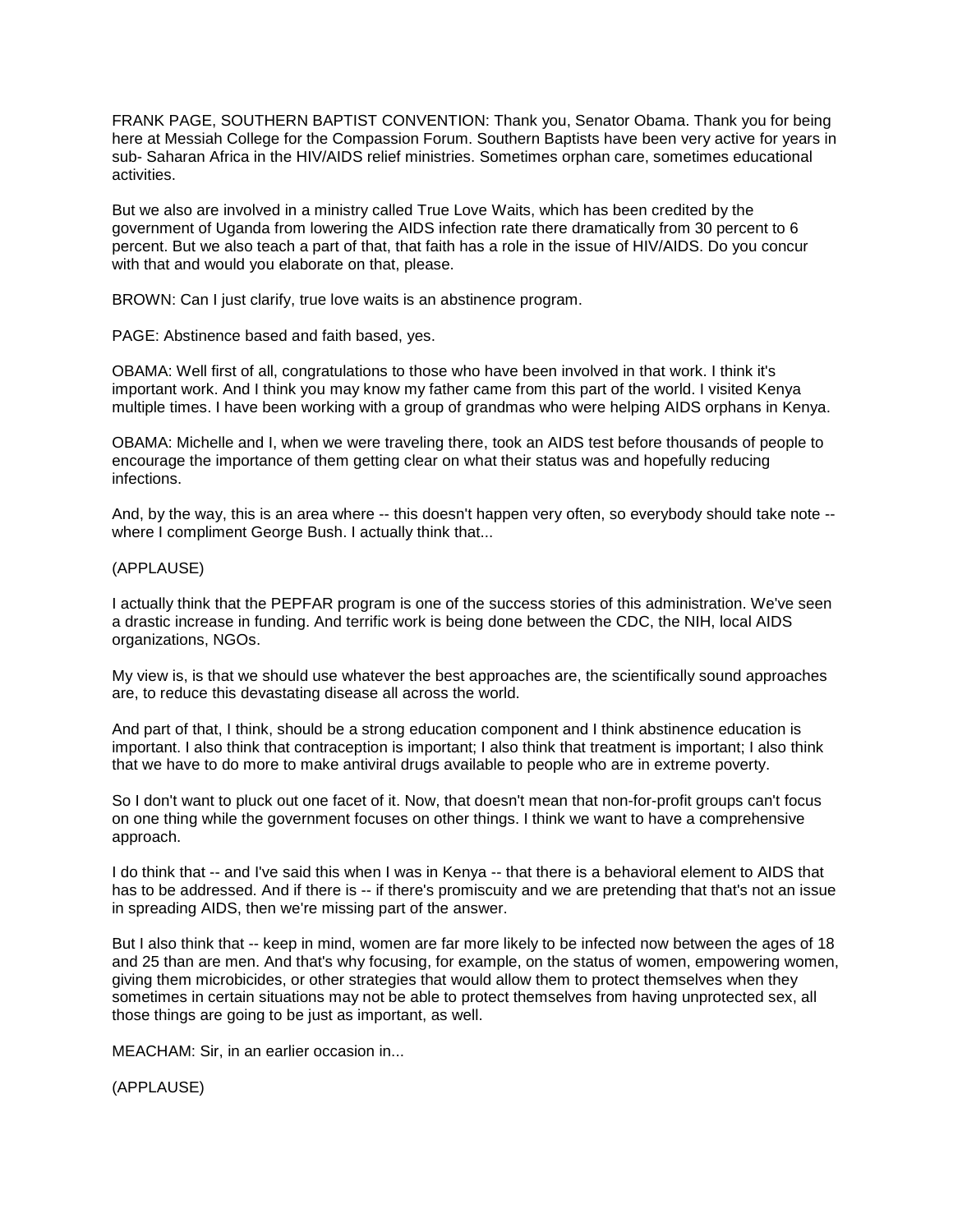... an earlier occasion in talking about your own daughters and talking about sex education and contraception, you said that you would not want your daughter "punished with a baby" if she made a mistake, that you would teach values and morals, but if something were to happen. The phrase "punished with a baby" was jarring to a number of people. Could you explain what you meant by that?

OBAMA: Well, keep in mind, on that same day, I said children are miracles, and so I think it's important not to parse my words too carefully here. What I was saying was that my daughters are 9 and 6.

# (LAUGHTER)

And so if, at the age of 12 or 13, they made what I would consider to be a mistake, in having sex or unprotected sex, and ended up getting pregnant -- I think that statistically we know 12- or 13- year-olds who are having children are much more likely to be impoverished, are much more likely to have health problems, are much more likely to have trouble raising that child.

And so all I meant was we want to prevent teen pregnancies. And what we don't want to do is to be blind to the possibility that kids will screw up, just like, surprisingly enough, we as adults screw up sometimes.

And, you know, we should factor in the possibility that they make mistakes in our approach to dealing with STDs, which is what I was being asked about at the time.

And we want to make sure that, even as we are teaching responsible sexuality and we are teaching abstinence to children, that we are also making sure that they've got, you know, enough understanding about contraception that they don't end up having much more severe problems because of a dumb mistake.

BROWN: Senator, if one of your daughters asked you -- and maybe they already have -- "Daddy, did God really create the world in six days?" What would you say?

OBAMA: You know, I'm trying to remember if we had this conversation.

# (LAUGHTER)

OBAMA: You know, what I've said to them is that I believe that God created the universe and that the six days in the Bible may not be six days as we understand it. It may not be 24-hour days. And that's what I believe. I know there's always a debate between those who read the Bible literally and those who don't. And, you know, that, I think, is a legitimate debate within the Christian community of which I am a part.

You know, my belief is, is that the story that the Bible tells about God creating this magnificent Earth on which we live, that that is -- that is essentially true. That is fundamentally true.

Now whether it happened exactly as we might understand it reading the text of the Bible, that, you know, I don't presume to know.

### BROWN: Let's go to...

OBAMA: But let me just make one last point on this. I do believe in evolution. I don't think that is incompatible with Christian faith. Just as I don't think science generally is incompatible with Christian faith.

And I think that this is something that, you know, we get bogged down in. There are those who suggest that if you have a scientific bent of mind, then somehow you should reject religion. And I fundamentally disagree with that.

In fact, the more I learn about the world, the more I know about science, the more I'm amazed about the mystery of this planet and this universe. And it strengthens my faith as opposed to weakens it.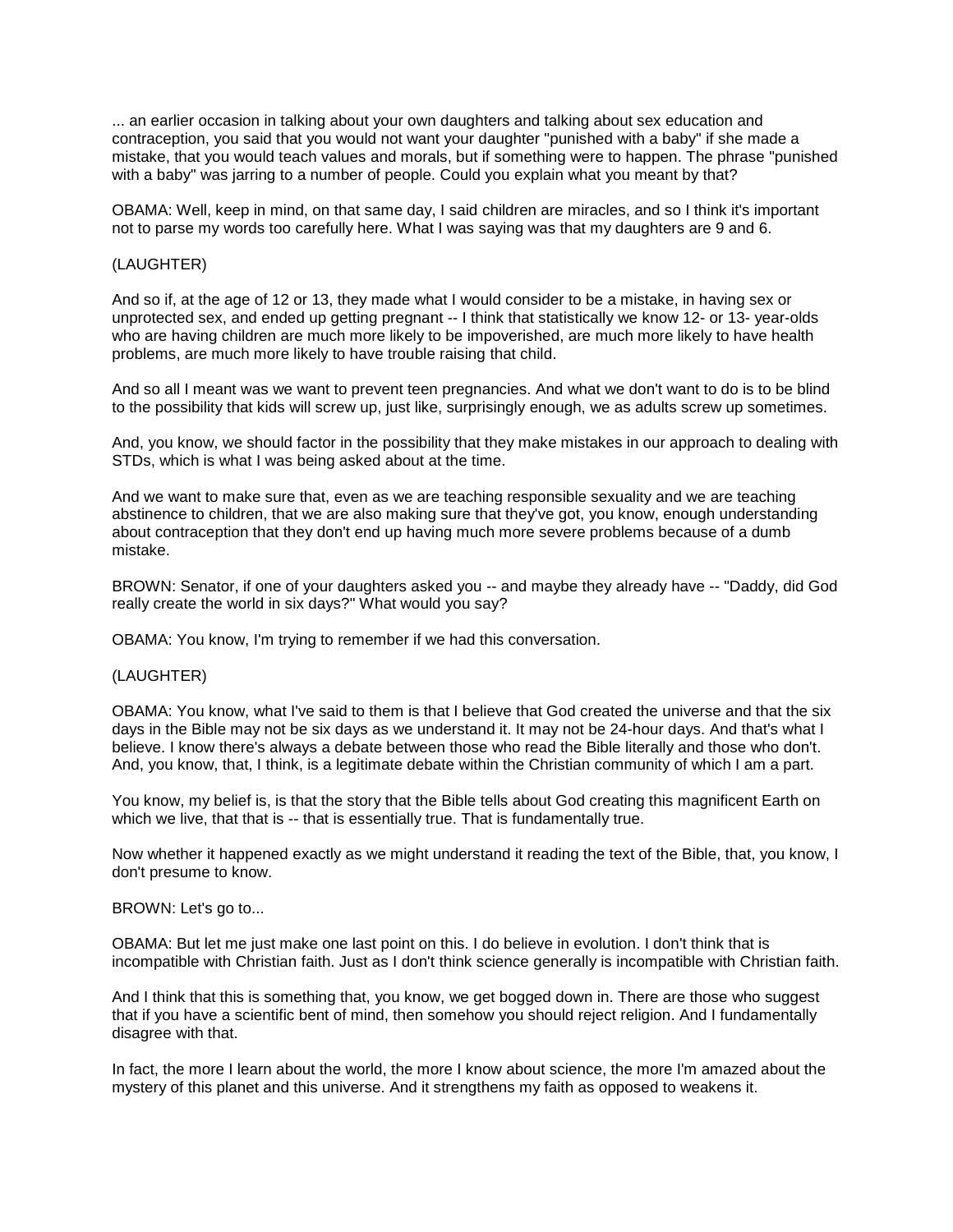# (APPLAUSE)

BROWN: Let's go to Reverend Richard Cizik, who is vice president of the National Association of Evangelicals.

### Reverend?

REV. RICHARD CIZIK, VICE PRESIDENT, NATIONAL ASSOCIATION OF EVANGELICALS: Good evening, Senator. You just took my question. Congratulations. You won the prize. No, let me flesh this out just a little bit, if you wouldn't mind.

# OBAMA: Sure.

CIZIK: Frankly, there has been perceived, by many, millions, a war between science and faith. I don't believe there's a war at all. In fact, the worlds of religion and science are coming together in amazing ways, including here on this campus.

For example, you have young evangelical Christians who are leaders on developing what we call "creation care" or a policy on climate change. And so let me ask you, you have already hinted at it, but let me ask you in specific.

How do you relate your faith our personal convictions to science generally and science policy, and let's take an issue like climate and flesh that out, or take stem cells, something like that. Just give us a little more indication of how you think.

OBAMA: Well, first of all...

CIZIK: Is that fair enough?

OBAMA: It is fair enough. And you guys have done some terrific work on this. So I want to congratulate you on that.

### (APPLAUSE)

OBAMA: And should it be part of God's plan to have me in the White House, I look forward to our collaboration.

#### (LAUGHTER)

### (APPLAUSE)

OBAMA: So, look, the -- one of the things I draw from the Genesis story is the importance of us being good stewards of the land, of this incredible gift. And I think there have been times where we haven't been and this is one of those times where we've got to take the warning seriously.

I know that Al Gore was mentioned earlier. By the way, I have to say, I think Al Gore won. And...

### (APPLAUSE)

OBAMA: And has done terrific work since. But I think that we are seeing enough warning signs for us to take this seriously. And part of what my religious faith teaches me is to take an intergenerational view, to recognize that we are borrowing this planet from our children and our grandchildren.

And so we've got this obligation to them, which means that we've got to make some uncomfortable choices. And where I think potentially religious faith and the science of global warming converge is precisely because it's going to be hard to deal with.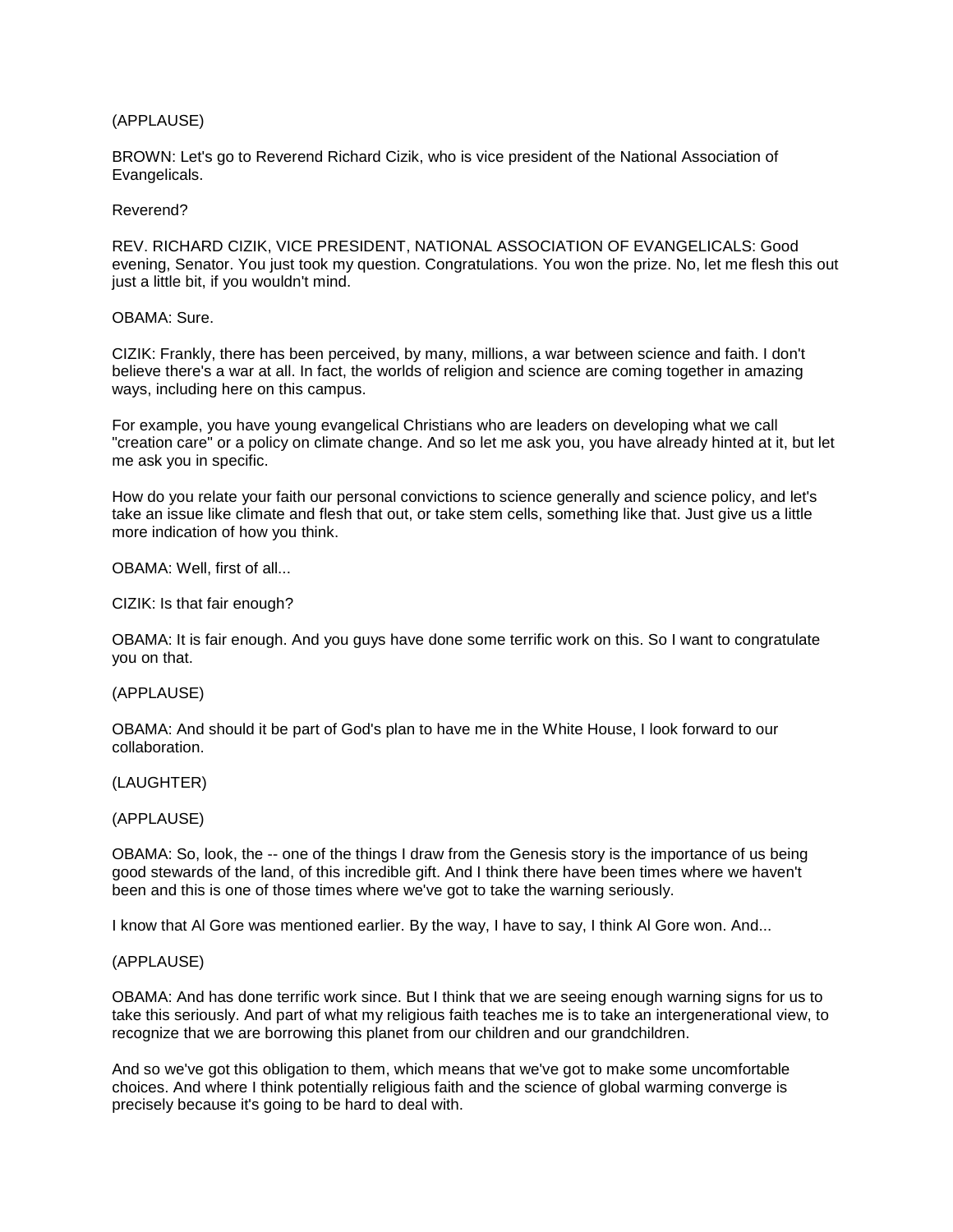We have to find resources in ourselves that allow us to make those sacrifices where we say, you know what? We're not going to leave it to the next generation. We're not going to wait.

OBAMA: We are going to put in place a cap-and-trade system that controls the amount of greenhouse gases that are going into the atmosphere. And we know that that requires us to make adjustments in terms of how we use energy. We've got to be less wasteful, both as a society and in our own individual lives.

And having faith, believing that this planet and this world extends beyond us, it's not just here for us, but it's here for, you know, more generations to come. I think religion can actually bolster our desire to make those sacrifices now. And that's why, as president, I hope to be able to rally the entire world around the importance of us being good stewards of the land.

BROWN: All right, Senator Obama, we're going to take a quick break. Everybody stay with us. We'll be right back. When we come back, we'll ask Senator Obama what he will tell those Americans who say there's too much religion in government.

### (COMMERCIAL BREAK)

BROWN: Welcome back, everybody, to Messiah College in Grantham, Pennsylvania. We're talking to the Democratic candidates about how the role of faith and compassion would play in their presidency. Senator Barack Obama is with us now.

### Jon?

MEACHAM: You have spoken about how your former pastor in Chicago, the Jeremiah Wright was critical in helping bring you to Christianity and is like part of your family. Can you tell us how he helped bring you closer to God?

OBAMA: Well, I actually wrote about this in my second book "Audacity of Hope." I had worked as an organizer on the South Side, as I mentioned and it was tough work.

OBAMA: You know, the community was in difficult straits. And I was bringing churches together to set up job training programs and after-school programs for youth and to try to bring economic development to the community.

I had been raised in a nonreligious home. My mother was the most spiritual person I know, but was mistrustful of organized religion, in part because of some of her experiences seeing segregation being compatible with organized religion. And so we went to church very infrequently.

So as I'm doing this organizing, some of the pastors started saying, "You know, you've got great ideas, Obama, but, you know, if you're going to organize churches, it might help if you were going to church."

# (LAUGHTER)

And I thought, "Well, that's not an unreasonable position." And so I started visiting some churches. Trinity United Church of Christ was one of the churches that we were trying to get involved in the organization.

I visited that church and found the ministries that they were doing on HIV/AIDS, on prison ministries, there were a whole host of wonderful ministries that they were engaged in. And Reverend Wright's sermons spoke directly to the social gospel, the need to act and not just to sit in the pews.

And so I found that very attractive and ended up joining the church when I got out of law school. Now, I have to say that, you know, in reports subsequently, there's been this notion that he was, by various terms, my spiritual adviser or my spiritual mentor. You know, he's been my pastor.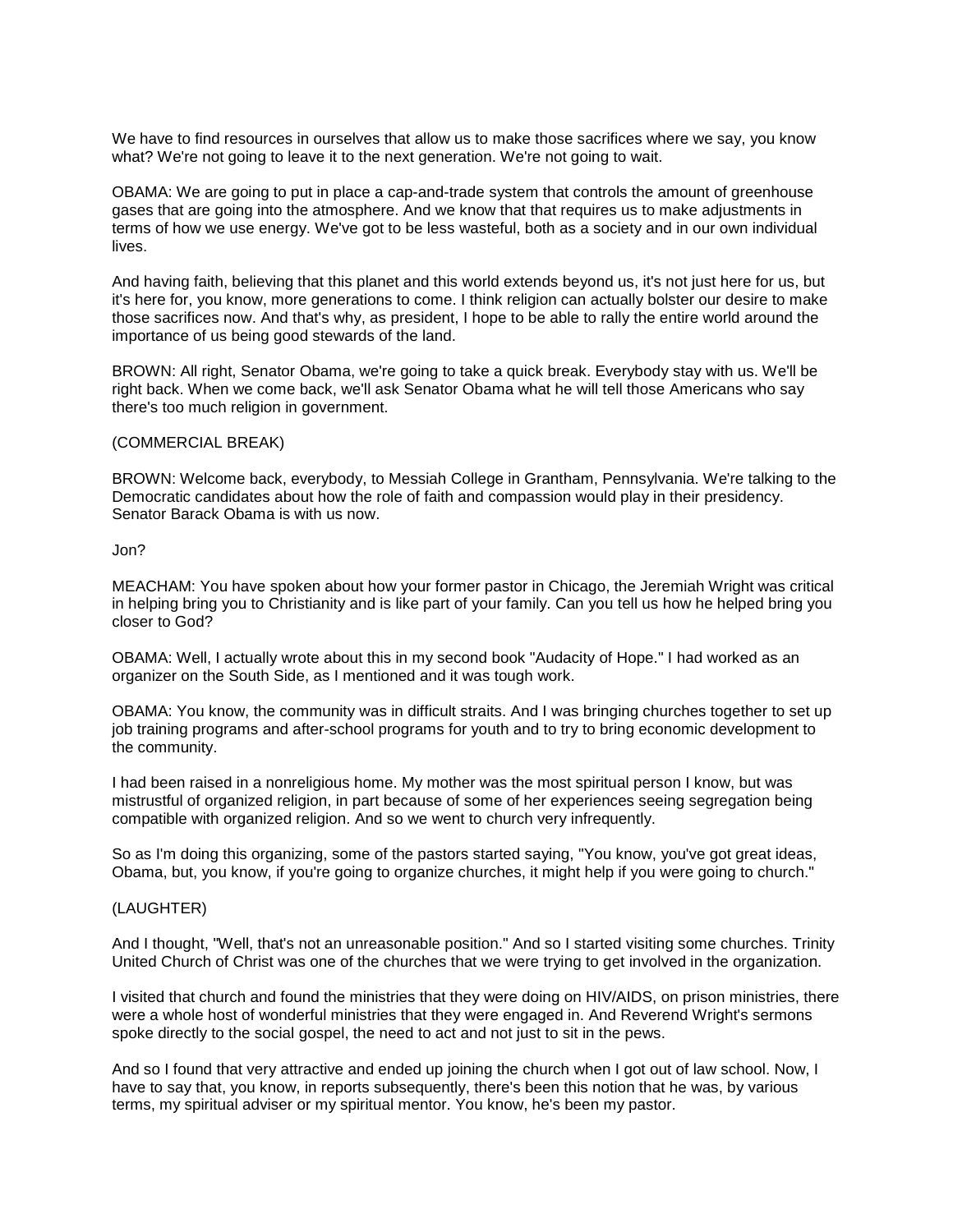And what that means is, is that, you know, the ministries that have been built in that church community have been very important to me. It also means that there are areas where we've disagreed on. And, obviously, the most recent loop that's been playing -- Reverend Wright's greatest hits, so to speak...

### (LAUGHTER)

... are, I think, both a distortion of who he is and what the church has been about, but also express...

### (APPLAUSE)

... but also express, you know, some comments that I think are deeply offensive and are contrary to what I believe. And I've told him so and have made a lot of statements about that, including one pretty long one in Philadelphia.

But that doesn't detract...

### (APPLAUSE)

That, I think, doesn't detract from the incredible church community that this is. And I think that all of us who have been part of a faith community know that the church is a body of believers and it brings in the imperfections of us, men and women.

And, you know, pastors are imperfect. Certainly, the membership is imperfect. I, as somebody who is sitting in the pews as a sinner, is imperfect. And, you know, that doesn't detract from, I think, what the church is supposed to be about, which is to worship God and proclaim the good news.

BROWN: Senator, you are a Christian, but as a child you had more exposure to Islam than probably most Americans ever will. How did that shape you?

OBAMA: Well, I lived in Indonesia for four-and-a-half years when I was a child. And, actually, ironically, the first school I went to in Indonesia was a Catholic school. So, you know, myself and Senator Bob Casey, who's sitting here, we had pretty similar experiences probably, in part, of at least our elementary school.

I then attended a public school, but the majority of the country was Muslim. And the brand of Islam that was being practiced in Indonesia at the time was a very tolerant Islam. The country itself was explicitly secular in its constitution.

And so you didn't have the oppressive state that was trying to impose people's religious beliefs. And Christians and people of other faiths lived very comfortably there. And women were working, and out, and were not wearing the traditional coverings that we see in the Middle East.

And so what it taught me, and what it still teaches me, as I think about foreign policy now, is that Islam can be compatible with the modern world.

OBAMA: It can be a partner with the Christian and Jewish and Hindu and Buddhist faiths in trying to create a better world.

And so I am always careful and suspicious of attempts to paint Islam with a broad brush because the overwhelming majority of the people of the Islamic faith are people of good will who are trying to raise their families and live up to their values and ideals and to try to raise their kids as best they can and that's something that I think we always have to remember as opposed to assuming a clash of civilizations that sometimes are overheated rhetoric that politically is talked about.

BROWN: Let's go to Reverend Jim Wallace.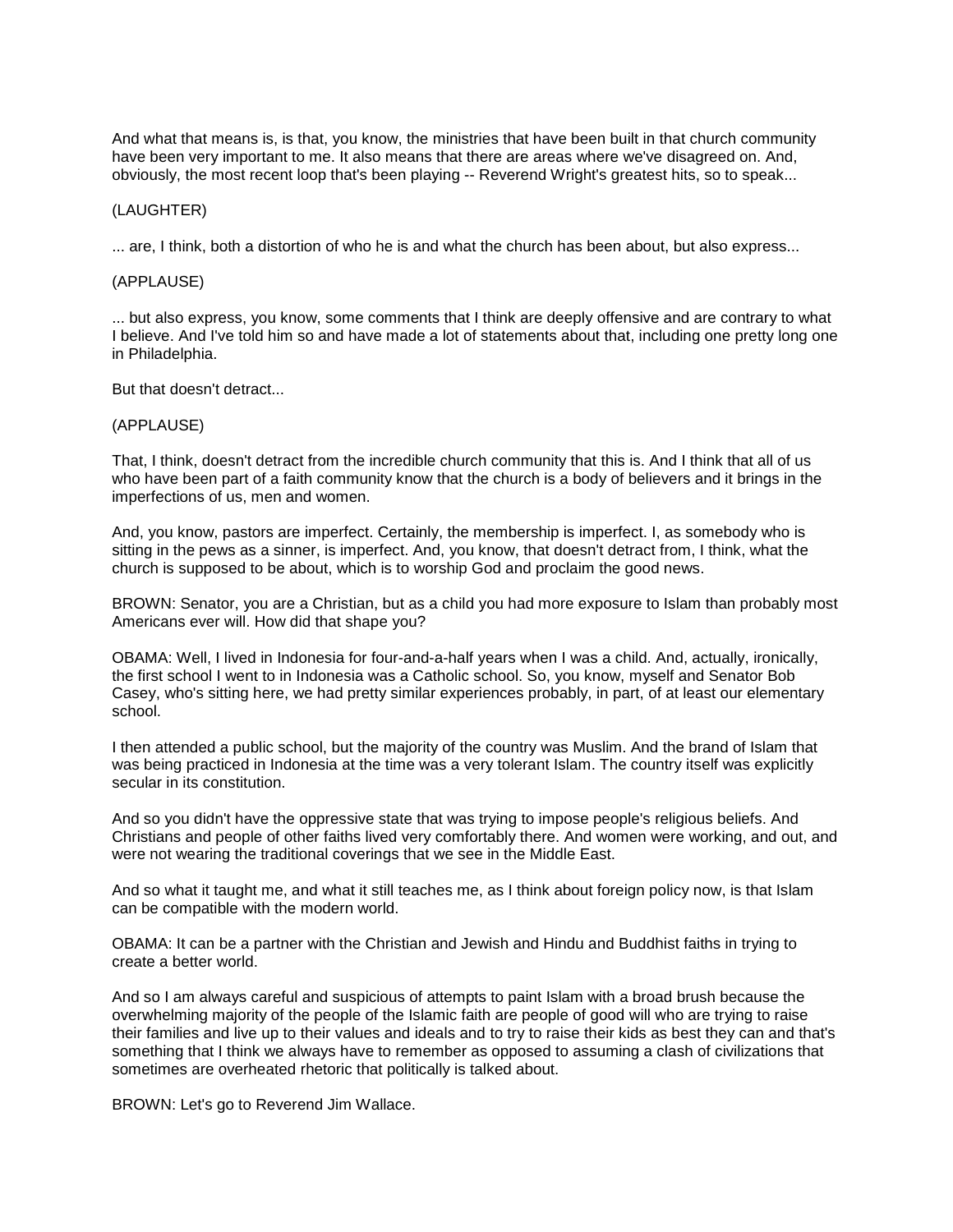Reverend Wallace, he is president of Sojourners, a Christian social justice organization.

REV. JIM WALLACE, PRESIDENT, SOJOURNERS: Hello, Senator.

OBAMA: How are you, Jim?

WALLACE: I'm good. As you reminded us a week or two ago, when Dr. Martin Luther King Jr. was killed 40 years ago, he wasn't just speaking about civil rights. He was fighting for economic justice, was about to launch a poor people's campaign.

Yet, four decades after the anniversary of his death, the poverty rate in America is virtually unchanged and one in six of our children are poor in the richest nation in the world.

So in the faith community, we are wanting a new commitment around a measurable goal, something like cutting poverty in half in 10 years. Would you commit -- would you at this historic compassion forum, commit to such a goal tonight and if elected, tell us how you'd mobilize the nation, mobilize us to achieve that goal?

OBAMA: Well, first of all, Jim, I appreciate the good work you've been doing on these issues. And I absolutely will make that commitment. Understand that when I make that commitment, I do so with great humility because it is a very ambitious goal. And we're going to have to mobilize our society, not just to cut poverty, but to prevent more people from slipping into poverty.

You know, this actually goes back to the earlier point you raised where Senator Clinton suggested I was being elitist when I said that people are frustrated and bitter. That is absolutely true. That's not just true in small towns. That's true in urban areas. That's true in my community of the South Side of Chicago. Because people feel forgotten. They feel as if nobody is listening in Washington.

And that every four years we have politicians who come out and make promises and they are not kept. And so that's why I wanted to put the caveat on there. I make that commitment with humility because we've got a lot of work to do economically in this country to bring about a more just and fair economy. It starts with, I think, recognizing the rages and incomes for average families have gone down during the most recent economic expansion. That's never happened before in the history of America since we started recording these statistics, at least since World War II.

So we've got to shore up the mortgage market to make sure that we don't have millions of people who are losing their homes. We're going to have to I think change our tax code. For us to provide tax breaks to the wealthiest among us, those who didn't need them and weren't even asking for them, at a time when ordinary folks are struggling to fill up a gas tank just to get to a job.

I met a guy here in Pennsylvania when Bob Casey and I were traveling around who told me his problem was he's looking for a job and it costs him more than he can afford just to go to a job interview.

And so we've got to give them some tax relief, and we've got to invest in our infrastructure to create jobs, particularly those who are going to be getting laid off in the construction industry, the housing market goes down. And I put forward very specific plans for that.

We're going to have to, I think, invest heavily in clean energy. And if we have a cap in trade system, we can generate \$150 billion over 10 years to invest in solar and wind and biodiesel and train people to build windmills and solar panels and make buildings more energy efficient -- and make alternative fuels.

# (APPLAUSE)

OBAMA: All of these things -- all of these things will strengthen the economy generally. And I left out one last point, health care. People are falling into bankruptcy. They are going without medical care. It is a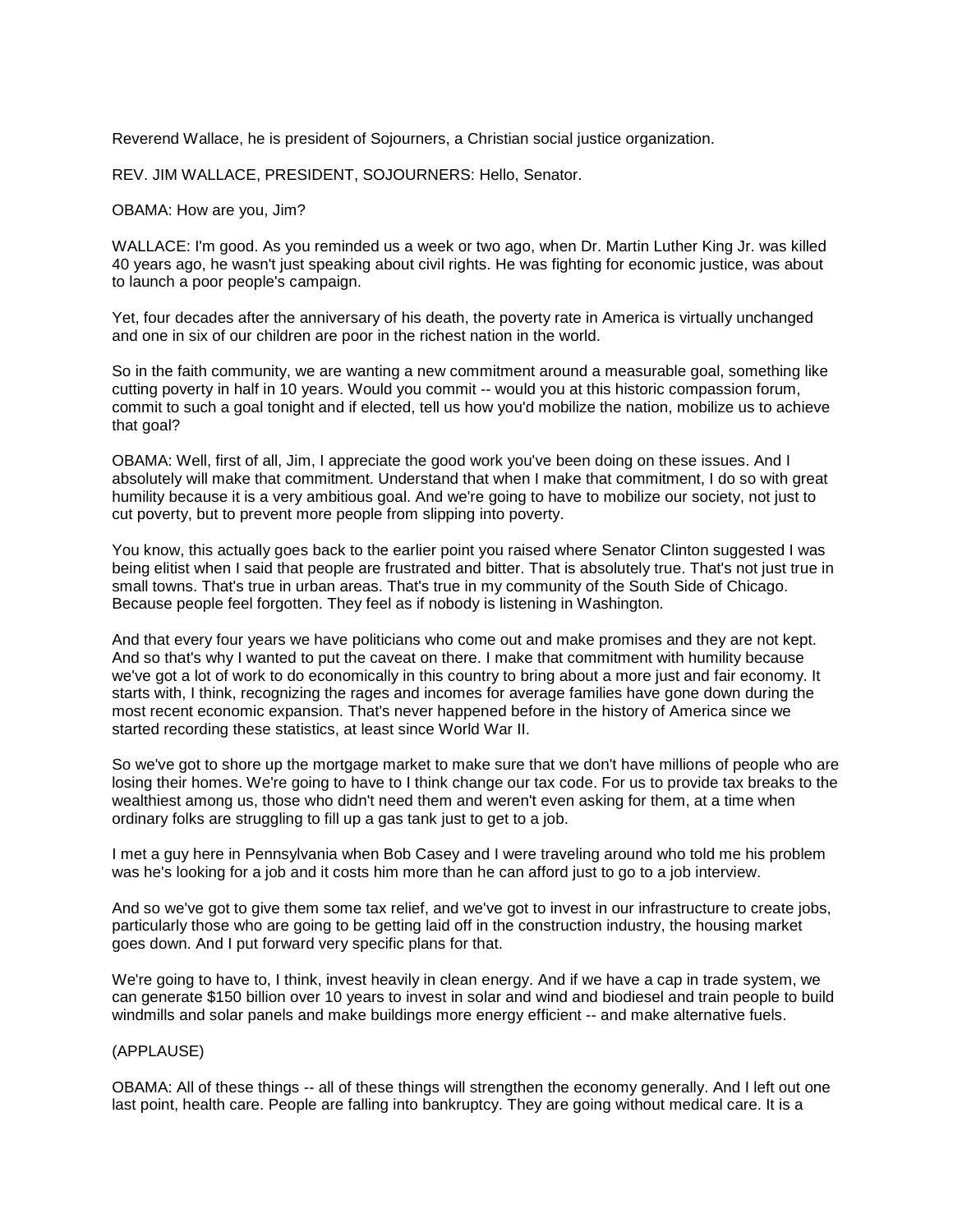moral imperative that we make sure that we have a plan in place that provides health care to every single American and that has high quality and provides prevention.

If we do those things -- and that applies not just to poor people but to working and middle class families all across the country, then we also have to focus on those who, even when the economy is good and the middle class are doing well, are still impoverished, and that's a special challenge.

And that involves, I think, going at the problem at its roots very early. Investing in early childhood education, working with at- risk parents...

# (APPLAUSE)

OBAMA: ... drastically improving our education system, K through 12, by paying our teachers more and demanding more from them.

# (APPLAUSE)

OBAMA: Making sure that we have after-school programs and summer school programs. And many of these, by the way, can be part of a faith community. And so, you know, just to go back to our theme here tonight, people sometimes ask me, what do I think about faith-based initiatives? I want to keep the Office of Faith-Based Initiatives open, but I want to make sure that its mission is clear. It's not to -- it's not to simply build a particular faith community, the faith-based initiatives should be targeted specifically at the issue of poverty and how to lift people up.

And partnering with faith communities, I think we can achieve that as long as it's within the requirements of our Constitution. We make sure that it's open to everybody. It's not simply the federal government funding certain groups to be able to evangelize.

### (APPLAUSE)

BROWN: Let's go to Dr. David Gushee, who is the president of Evangelicals for Human Rights.

### Dr. Gushee?

DAVID P. GUSHEE, MERCER UNIVERSITY: Senator Obama, recently yet another disturbing memo emerged from the Justice Department. This one said that not even interrogation methods that, quote, "shock the conscience" would be considered torture nor would they be considered illegal if they had been authorized by the president.

Senator Obama, this kind of reasoning shocks the conscience of many millions of Americans and many millions of people of faith here and around the world. Is there justification for policies on the part of our nation that permit physical and mental cruelty toward those who are in our custody?

OBAMA: We have to be clear and unequivocal. We do not torture, period. We don't torture.

# (APPLAUSE)

OBAMA: Our government does not torture. That should be our position. That should be our position. That will be my position as president. That includes, by the way, renditions. We don't farm out torture. We don't subcontract torture.

### (APPLAUSE)

OBAMA: And the reason this is important is not only because torture does not end up yielding good information -- most intelligence officers agree with that. I met with a group -- a distinguished group of former generals who have made it their mission to travel around and talk to presidential candidates and to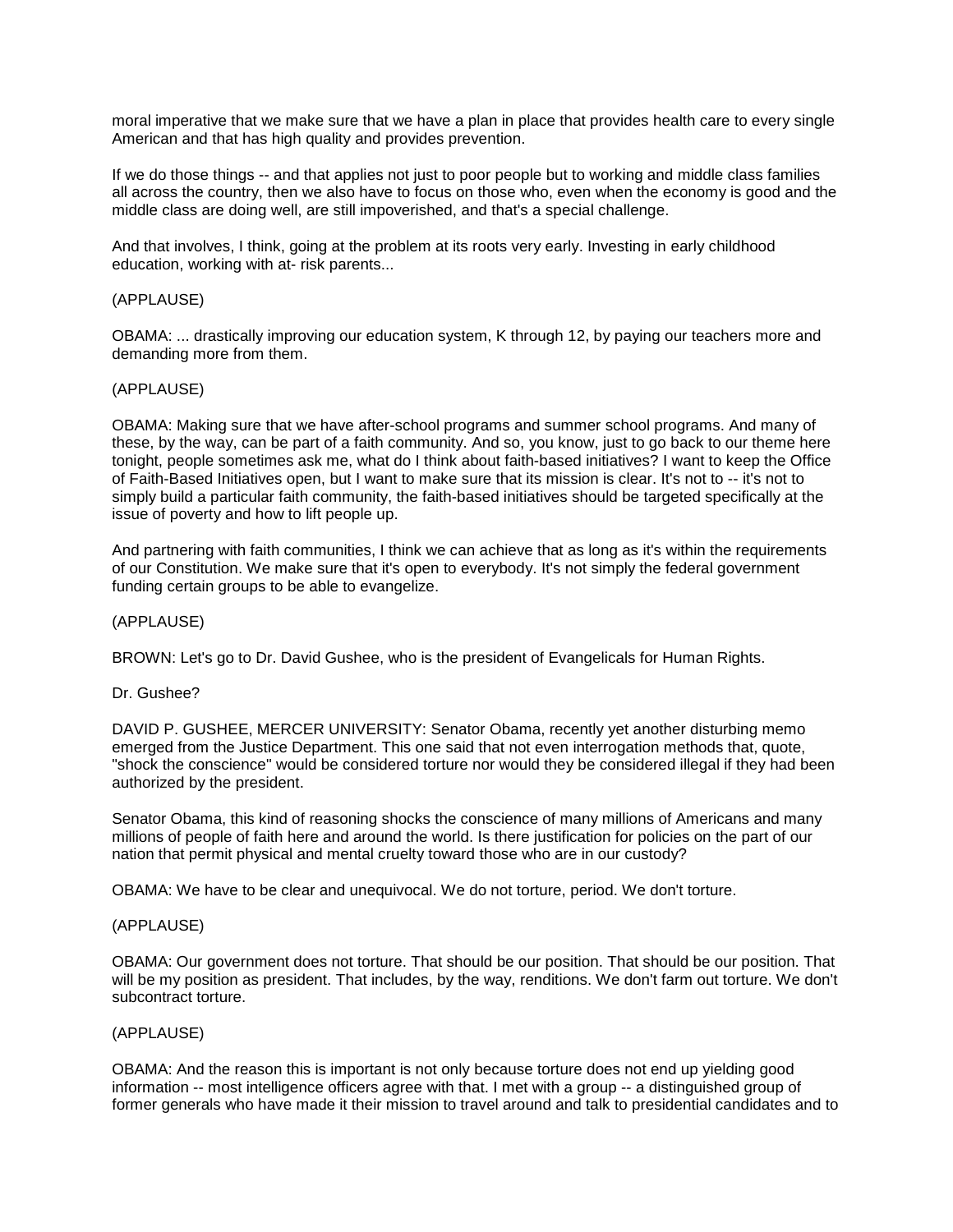talk in forums about how this degrades the discipline and the ethos of our military.

It is very hard for us when kids, you know, 19, 20, 21, 22 are in Iraq having to make difficult decisions, life or death decisions every day, and are being asked essentially to restrain themselves and operate within the law.

And then to find out that our own government is not abiding by these same laws that we are asking them to defend? That is not acceptable. And so my position is going to be absolutely clear.

And it is also important for our long-term security to send a message to the world that we will lead not just with our military might but we are going to lead with our values and our ideals.

That we are not a nation...

(APPLAUSE)

OBAMA: ... that gives away our civil liberties simply because we're scared. And we're always at our worst when we're fearful. And one of the things that my religious faith allows me to do, hopefully, is not to operate out of fear.

Fear is a bad counsel and I want to operate out of hope and out of faith.

# (APPLAUSE)

BROWN: We are almost out of time. I asked the same question to Senator Clinton, though. And it's that there are a lot of Americans who believe the conversation going on here tonight is not necessarily appropriate.

They believe that religion has far too much influence in public life. What do you say to that?

OBAMA: Well, you know, what I've written in the past, what I've -- I actually spoke at a Sojourner's forum two years ago on this precise issue. And I think that we have fallen into a false debate.

On the one hand, there have been elements, many of them in my own party, in the Democratic Party, that believe that any influence of religion whatsoever in the public debate somehow is problematic or violates church and state.

On the other hand, there have been those primarily in the other party, in the Republican Party, whose view has been that the separation between church and state shouldn't even be there. And I think both extremes are wrong.

What I believe is that all of us come to the public square with our own values and our ideals and our ethics, what we believe. And people of religious faith have the same right to come to that public square with values and ideals that are rooted in their faith.

And they have the right to describe them in religious terms, which has been part of our history. As I said in some of my writings, imagine Dr. King, you know, going up before, in front of the Lincoln Memorial and having to scrub all his religious references, or Abraham Lincoln in the Second Inaugural not being able to refer to God.

What religious language can often do is allow us to get outside of ourselves and mobilize around a common good.

On the other hand, what those of us of religious faith have to do when we're in the public square is to translate our language into a universal language that can appeal to everybody.